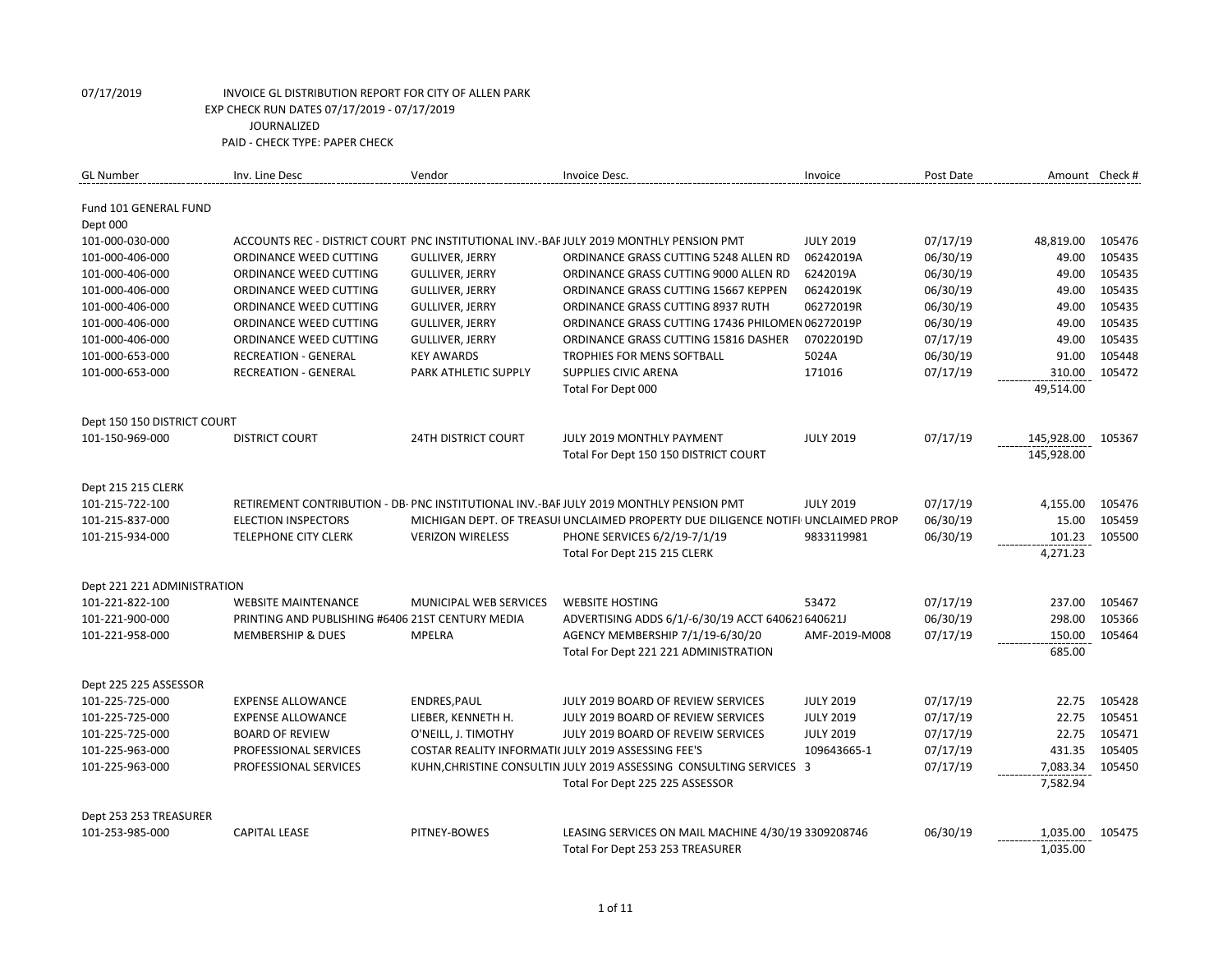| <b>GL Number</b>               | Inv. Line Desc                                 | Vendor                                             | Invoice Desc.                                                                                         | Invoice          | Post Date | Amount Check # |        |
|--------------------------------|------------------------------------------------|----------------------------------------------------|-------------------------------------------------------------------------------------------------------|------------------|-----------|----------------|--------|
| Dept 263 263 CITY HALL         |                                                |                                                    |                                                                                                       |                  |           |                |        |
| 101-263-757-000                | <b>OPERATING SUPPLIES 3919</b>                 | <b>GREAT LAKES ACE HARDWAR JUNE 2019 PURCHASES</b> |                                                                                                       | <b>JUNE 2019</b> | 06/30/19  | 169.52         | 105370 |
| 101-263-853-000                | <b>TELEPHONE</b>                               | COMCAST                                            | FIRE DEPT PHONE SERVICES 7/6/-8/5/19                                                                  | 8529101680173474 | 06/30/19  | 264.85         | 105401 |
| 101-263-853-000                | <b>TELEPHONE BOB GRAHAM</b>                    | <b>VERIZON WIRELESS</b>                            | PHONE SERVICES 6/2/19-7/1/19                                                                          | 9833119981       | 06/30/19  | 135.58         | 105500 |
| 101-263-920-000                | UTILITIES - 15915 SOUTHFIELD- BG CONSTELLATION |                                                    | JUNE 2019 GAS SERVICES BG-302830                                                                      | 2647845          | 06/30/19  | 39.67          | 105402 |
| 101-263-920-000                | UTILITIES-15915 SOUTHFIELD                     | <b>DTE ENERGY</b>                                  | ELECTRIC 6/1/19-7/8/19                                                                                | 07172019         | 06/30/19  | 7,706.92       | 105422 |
| 101-263-931-000                | <b>BUILDING MAINTENANCE</b>                    | A & B LOCKSMITH                                    | LABOR TO REPAIR LOCKS AT CITY HALL                                                                    | 86826            | 07/17/19  | 655.00         | 105368 |
| 101-263-931-000                | <b>BUILDING MAINTENANCE 3905</b>               | GREAT LAKES ACE HARDWAR JUNE 2019 PURCHASES        |                                                                                                       | <b>JUNE 2019</b> | 06/30/19  | 127.86         | 105370 |
| 101-263-931-000                |                                                |                                                    | BUILDING MAINTENANCE- CITY HA REDGUARD FIRE & SECURITY RADIO MESH MONITORING FOR CITY HALL JULY 41064 |                  | 07/17/19  | 249.00         | 105479 |
| 101-263-931-000                | <b>BUILDING MAINTENANCE</b>                    | <b>VETERANS CLEANING</b>                           | JULY 2019 DPW CLEANING SERVICES                                                                       | 19-2606          | 07/17/19  | 480.00         | 105502 |
| 101-263-931-000                | <b>BUILDING MAINTENANCE</b>                    | <b>VETERANS CLEANING</b>                           | JULY 2019 CITY HALL CLEANING SERVICES                                                                 | 19-1006          | 07/17/19  | 1,960.00       | 105502 |
| 101-263-962-000                | MISCELLANEOUS                                  | PETTY CASH - CITY HALL                             | REIMBURSEMENT FOR CITY PETTY CASH                                                                     | REIMBURSEMENT    | 07/17/19  | 119.00         | 105514 |
|                                |                                                |                                                    | Total For Dept 263 263 CITY HALL                                                                      |                  |           | 11,907.40      |        |
|                                |                                                |                                                    |                                                                                                       |                  |           |                |        |
| Dept 277 CABLE/IT              |                                                |                                                    |                                                                                                       |                  |           |                |        |
| 101-277-934-500                | <b>COMPUTER BREAK-FIX</b>                      |                                                    | EXPERT TECHNOLOGY SERVIC JUNE 2019 TUESDAY IT SERVICES                                                | 02019            | 07/17/19  | 2,920.00       | 105430 |
|                                |                                                |                                                    | Total For Dept 277 CABLE/IT                                                                           |                  |           | 2,920.00       |        |
|                                |                                                |                                                    |                                                                                                       |                  |           |                |        |
| Dept 305 305 POLICE DEPARTMENT |                                                |                                                    |                                                                                                       |                  |           |                |        |
| 101-305-722-100                |                                                |                                                    | RETIREMENT CONTRIBUTION - DB- PNC INSTITUTIONAL INV.-BAF JULY 2019 MONTHLY PENSION PMT                | <b>JULY 2019</b> | 07/17/19  | 92,755.00      | 105476 |
| 101-305-729-000                | K-9 SUPPLIES                                   |                                                    | CHAMPAIGN FAMILY PHARM. PRESCRIPTION FOR PHANTOM                                                      | PHANTOM          | 07/17/19  | 35.00          | 105394 |
| 101-305-729-000                | K-9 SUPPLIES                                   | PET SUPPLIES PLUS                                  | K-9 SUPPLIES                                                                                          | 34757            | 06/30/19  | 77.78          | 105474 |
| 101-305-761-000                | PRISONER BOARD                                 |                                                    | WAYNE COUNTY - ACCTS. RECPRISONER HOUSING 02/2019                                                     | 299599           | 06/30/19  | 2,625.00       | 105508 |
| 101-305-805-000                | <b>VEHICLE TOWING</b>                          | <b>CITY TOWING</b>                                 | 54 VEHICLE TOWED, 9 PERSONAL PROP 6/16-6, 6/16/19-6/30/19                                             |                  | 06/30/19  | 8,620.00       | 105398 |
| 101-305-934-500                | <b>COMPUTER BREAK-FIX</b>                      |                                                    | SOUTHERN MICHIGAN INFOR COMPUTER SERVICES POLICE DEPT                                                 | 3769             | 07/17/19  | 200.00         | 105489 |
| 101-305-939-000                | <b>VEHICLE MAINTENANCE</b>                     | <b>VILLAGE FORD</b>                                | <b>PARTS</b>                                                                                          | 179088           | 07/17/19  | 221.67         | 105503 |
| 101-305-960-000                | <b>EDUCATION &amp; TRAINING</b>                | SODEN, JAMES                                       | REIMBURSEMENT SOR SUMMER 2019 TUITION REIMBURSEMENT                                                   |                  | 07/17/19  | 3,192.00       | 105491 |
|                                |                                                |                                                    | Total For Dept 305 305 POLICE DEPARTMENT                                                              |                  |           | 107,726.45     |        |
|                                |                                                |                                                    |                                                                                                       |                  |           |                |        |
| Dept 340 340 FIRE DEPARTMENT   |                                                |                                                    |                                                                                                       |                  |           |                |        |
| 101-340-722-100                |                                                |                                                    | RETIREMENT CONTRIBUTION - DB PNC INSTITUTIONAL INV.-BAF JULY 2019 MONTHLY PENSION PMT                 | <b>JULY 2019</b> | 07/17/19  | 61,837.00      | 105476 |
| 101-340-757-000                | <b>OPERATING SUPPLIES</b>                      | LOWE'S                                             | JUNE 2019 SUPPLIES                                                                                    | <b>JUNE 2019</b> | 06/30/19  | 192.20         | 105453 |
| 101-340-757-500                | <b>RESCUE SUPPLIES</b>                         | BAKER'S GAS & WELDING SUI OXYGEN CYLINDER RENTAL   |                                                                                                       | 09207284         | 06/30/19  | 62.75          | 105383 |
| 101-340-757-500                | <b>RESCUE SUPPLIES</b>                         | J & B MEDICAL SUPPLY, INC. RESCUE SUPPLIES         |                                                                                                       | 5509206          | 06/30/19  | 49.98          | 105443 |
| 101-340-757-500                | <b>RESCUE SUPPLIES</b>                         | J & B MEDICAL SUPPLY, INC. RESCUE SUPPLIES         |                                                                                                       | 5537283          | 07/17/19  | 0.48           | 105443 |
| 101-340-757-500                | <b>RESCUE SUPPLIES</b>                         | J & B MEDICAL SUPPLY, INC. RESCUE SUPPLIES         |                                                                                                       | 5533565          | 07/17/19  | 827.27         | 105443 |
| 101-340-805-000                | AMBULANCE BILLING                              | ACCUMED BILLING INC.                               | JUNE 2019 SERVICES FIRE DEPT                                                                          | 22238            | 06/30/19  | 4,841.26       | 105369 |
| 101-340-853-000                | TELEPHONE FD ON CALL                           | <b>VERIZON WIRELESS</b>                            | PHONE SERVICES 6/2/19-7/1/19                                                                          | 9833119981       | 06/30/19  | 151.88         | 105500 |
| 101-340-920-000                | UTILITIES- 6730 ROOSEVELT - BG-2 CONSTELLATION |                                                    | JUNE 2019 GAS SERVICES BG-218249                                                                      | 2647848          | 06/30/19  | 118.55         | 105402 |
| 101-340-920-000                | UTILITIES- 6730 ROOSEVELT- BG-2: CONSTELLATION |                                                    | JUNE 2019 GAS SERVICES BG-212667                                                                      | 2647850          | 06/30/19  | 0.00           | 105402 |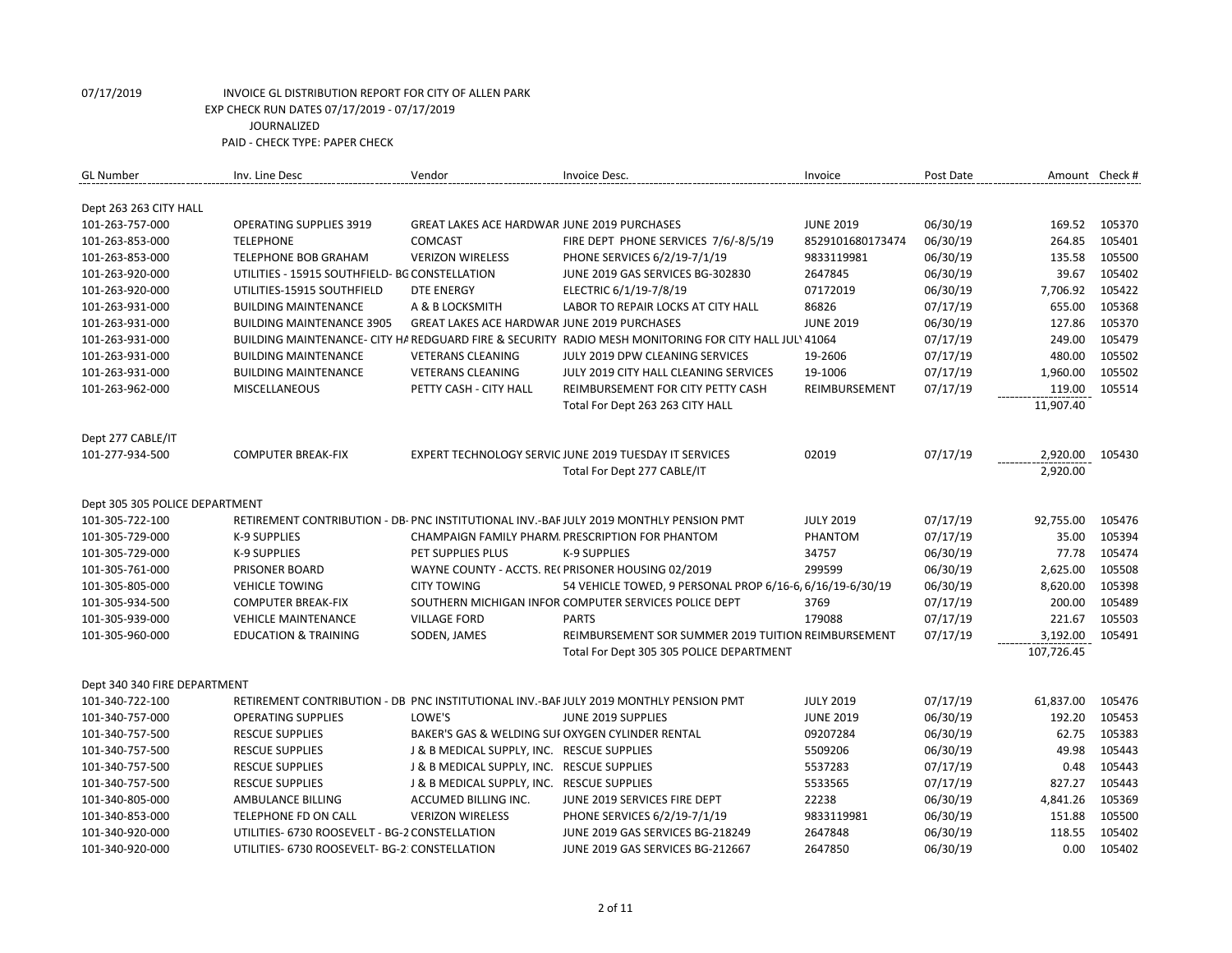| <b>GL Number</b>                          | Inv. Line Desc                                 | Vendor                                             | Invoice Desc.                                                                          | Invoice          | Post Date | Amount    | Check # |
|-------------------------------------------|------------------------------------------------|----------------------------------------------------|----------------------------------------------------------------------------------------|------------------|-----------|-----------|---------|
| 101-340-920-000                           | UTILITIES- 6730 ROOSEVELT- BG-3I CONSTELLATION |                                                    | ADJUSTED ON JULY 1ST 2018 BILLING BG-3038(2428362-1                                    |                  | 06/30/19  | 47.36     | 105402  |
| 101-340-920-000                           | UTILITIES- 6730 ROOSEVELT                      | <b>DTE ENERGY</b>                                  | ELECTRIC 6/1/19-7/8/19                                                                 | 07172019         | 06/30/19  | 2,381.95  | 105422  |
| 101-340-931-000                           | <b>BUILDING MAINTENANCE</b>                    | <b>CLEAN AIR CONCEPTS</b>                          | PREVENTIVE MNT SERVICE FIRE DEPT                                                       | PS119-0793       | 07/17/19  | 495.00    | 105400  |
| 101-340-931-000                           | <b>BUILDING MAINTENANCE</b>                    | PRINCIPAL PLUMBING                                 | <b>BLDG MNT FIRE DEPT</b>                                                              | 62019            | 06/30/19  | 100.00    | 105477  |
| 101-340-934-000                           | <b>EQUIPMENT MAINTENANCE 3889</b>              | <b>GREAT LAKES ACE HARDWAR JUNE 2019 PURCHASES</b> |                                                                                        | <b>JUNE 2019</b> | 06/30/19  | 2.84      | 105370  |
| 101-340-934-000                           | <b>EQUIPMENT MAINTENANCE</b>                   |                                                    | DOUGLASS SAFETY SYSTEMS EQUIPMENT MNT FIRE DEPT                                        | 44903            | 07/17/19  | 198.00    | 105421  |
| 101-340-934-500                           | <b>COMPUTER BREAK-FIX</b>                      |                                                    | SOUTHERN MICHIGAN INFOR COMPUTER SERVICES FIRE DEPT                                    | 3777             | 07/17/19  | 211.58    | 105489  |
| 101-340-939-000                           | <b>VEHICLE MAINTENANCE</b>                     | <b>GLENDALE AUTO VALUE</b>                         | <b>PARTS</b>                                                                           | 359-170584       | 07/17/19  | 599.98    | 105432  |
| 101-340-939-000                           | <b>VEHICLE MAINTENANCE</b>                     | <b>GLENDALE AUTO VALUE</b>                         | <b>PARTS</b>                                                                           | 359-171068       | 07/17/19  | 201.06    | 105432  |
| 101-340-939-000                           | <b>VEHICLE MAINTENANCE</b>                     | <b>HALT FIRE</b>                                   | <b>VEHICLE MNT FIRE DEPT</b>                                                           | 442765           | 07/17/19  | 433.69    | 105437  |
| 101-340-939-000                           | <b>VEHICLE MAINTENANCE</b>                     | <b>VILLAGE FORD</b>                                | RETURN ON CORE DEP                                                                     | CM391701         | 07/17/19  | (25.00)   | 105503  |
| 101-340-939-000                           | <b>VEHICLE MAINTENANCE</b>                     | <b>VILLAGE FORD</b>                                | PARTS CORE DEP                                                                         | 391701           | 07/17/19  | 183.65    | 105503  |
| 101-340-939-000                           | <b>VEHICLE MAINTENANCE</b>                     | <b>VILLAGE FORD</b>                                | <b>PARTS</b>                                                                           | 392914           | 07/17/19  | 62.71     | 105503  |
| 101-340-939-000                           | <b>VEHICLE MAINTENANCE</b>                     | THE W.W. WILLIAMS COMPA PARTS                      |                                                                                        | 5691326-00       | 07/17/19  | 606.69    | 105512  |
| 101-340-958-000                           | <b>MEMBERSHIP &amp; DUES</b>                   | <b>MSDSONLINE INC</b>                              | RENEWAL SUBSCRIPTION 8/1/19-7/31/20                                                    | 201456           | 07/17/19  | 750.00    | 105465  |
|                                           |                                                |                                                    | Total For Dept 340 340 FIRE DEPARTMENT                                                 |                  |           | 74,330.88 |         |
|                                           |                                                |                                                    |                                                                                        |                  |           |           |         |
| Dept 445 445 DEPARTMENT OF PUBLIC SERVICE |                                                |                                                    |                                                                                        |                  |           |           |         |
| 101-445-722-100                           |                                                |                                                    | RETIREMENT CONTRIBUTION - DB- PNC INSTITUTIONAL INV.-BAF JULY 2019 MONTHLY PENSION PMT | <b>JULY 2019</b> | 07/17/19  | 21,038.00 | 105476  |
| 101-445-728-000                           | <b>OFFICE SUPPLIES</b>                         | ALLEGRA MARKETING                                  | <b>SUPPLIES DPS</b>                                                                    | 7607             | 06/30/19  | 355.00    | 105510  |
| 101-445-751-000                           | <b>GASOLINE</b>                                | <b>CORRIGAN OIL CO</b>                             | <b>SUPPLIES</b>                                                                        | 6842464-IN       | 07/17/19  | 5,654.45  | 105404  |
| 101-445-757-000                           | <b>OPERATING SUPPLIES 3929</b>                 | GREAT LAKES ACE HARDWAR JUNE 2019 PURCHASES        |                                                                                        | <b>JUNE 2019</b> | 06/30/19  | 80.11     | 105370  |
| 101-445-757-000                           | <b>OPERATING SUPPLIES</b>                      | D & L GARDEN CENTER, INC. SUPPLIES                 |                                                                                        | 97887            | 07/17/19  | 104.97    | 105409  |
| 101-445-757-000                           | <b>OPERATING SUPPLIES</b>                      | D & L GARDEN CENTER, INC. SUPPLIES                 |                                                                                        | 98039            | 07/17/19  | 64.98     | 105409  |
| 101-445-757-000                           | <b>OPERATING SUPPLIES</b>                      | D & L GARDEN CENTER, INC. SUPPLIES                 |                                                                                        | 98038            | 07/17/19  | 202.92    | 105409  |
| 101-445-757-000                           | <b>OPERATING SUPPLIES</b>                      | D & L GARDEN CENTER, INC. SUPPLIES                 |                                                                                        | 97857            | 06/30/19  | 74.97     | 105409  |
| 101-445-757-000                           | <b>OPERATING SUPPLIES</b>                      | D & L GARDEN CENTER, INC. SUPPLIES                 |                                                                                        | 98045            | 07/17/19  | 399.95    | 105409  |
| 101-445-768-000                           | <b>UNIFORMS</b>                                | ALCALA, MARCOS                                     | REIMBURSEMENT FOR ONE PAIR OF STEEL TOE REIMBURSMENT                                   |                  | 07/17/19  | 275.58    | 105374  |
| 101-445-768-000                           | <b>UNIFORMS</b>                                | CINTAS CORP. #0721                                 | JUNE 2019 UNIFORM SERVICES POLICE DEPT                                                 | 4024691192       | 06/30/19  | 76.06     | 105396  |
| 101-445-768-000                           | <b>UNIFORMS</b>                                | CINTAS CORP. #0721                                 | JUNE 2019 UNIFORM SERVICES POLICE DEPT                                                 | 4024233428       | 06/30/19  | 76.06     | 105396  |
| 101-445-768-000                           | <b>UNIFORMS</b>                                | CINTAS CORP. #0721                                 | JUNE 2019 UNIFORM SERVICES POLICE DEPT                                                 | 4023772979       | 06/30/19  | 76.06     | 105396  |
| 101-445-768-000                           | <b>UNIFORMS</b>                                | CINTAS CORP. #0721                                 | JUNE 2019 UNIFORM SERVICES POLICE DEPT                                                 | 4023316741       | 06/30/19  | 76.06     | 105396  |
| 101-445-768-000                           | <b>UNIFORMS</b>                                | CINTAS CORP. #0721                                 | JUNE 2019 UNIFORM SERVICES GARAGE                                                      | 4024691128       | 06/30/19  | 62.77     | 105396  |
| 101-445-768-000                           | <b>UNIFORMS</b>                                | CINTAS CORP. #0721                                 | JUNE 2019 UNIFORM SERVICES GARAGE                                                      | 4024233432       | 06/30/19  | 50.77     | 105396  |
| 101-445-768-000                           | <b>UNIFORMS</b>                                | CINTAS CORP. #0721                                 | JUNE 2019 UNFORM SERVICES GARAGE                                                       | 4023773053       | 06/30/19  | 62.77     | 105396  |
| 101-445-768-000                           | <b>UNIFORMS</b>                                | CINTAS CORP. #0721                                 | JUNE 2019 UNIFORM SERVICE GARAGE                                                       | 4023316765       | 06/30/19  | 50.77     | 105396  |
| 101-445-853-000                           | TELEPHONE ROY SHIPMAN                          | <b>VERIZON WIRELESS</b>                            | PHONE SERVICES 6/2/19-7/1/19                                                           | 9833119981       | 06/30/19  | 53.82     | 105500  |
| 101-445-920-000                           | UTILITIES 16860 SOUTHFIELD                     | <b>DTE ENERGY</b>                                  | ELECTRIC 6/1/19-7/8/19                                                                 | 07172019         | 06/30/19  | 772.83    | 105422  |
| 101-445-920-000                           | UTILITIES GARAGE APT R                         | <b>DTE ENERGY</b>                                  | GAS APT R 6/1/19-7/1/19                                                                | 07172019         | 06/30/19  | 212.10    | 105425  |
| 101-445-926-000                           | UTILITES 16430 ECORSE                          | <b>DTE ENERGY</b>                                  | ELECTRIC 6/1/19-7/8/19                                                                 | 07172019         | 06/30/19  | 154.32    | 105422  |
| 101-445-926-000                           | STREET LIGHTING- 15501 PHILOMI DTE ENERGY      |                                                    | STREETLIGHTS 5/24/19-7/8/19                                                            | 07172019         | 07/17/19  | 25,050.22 | 105424  |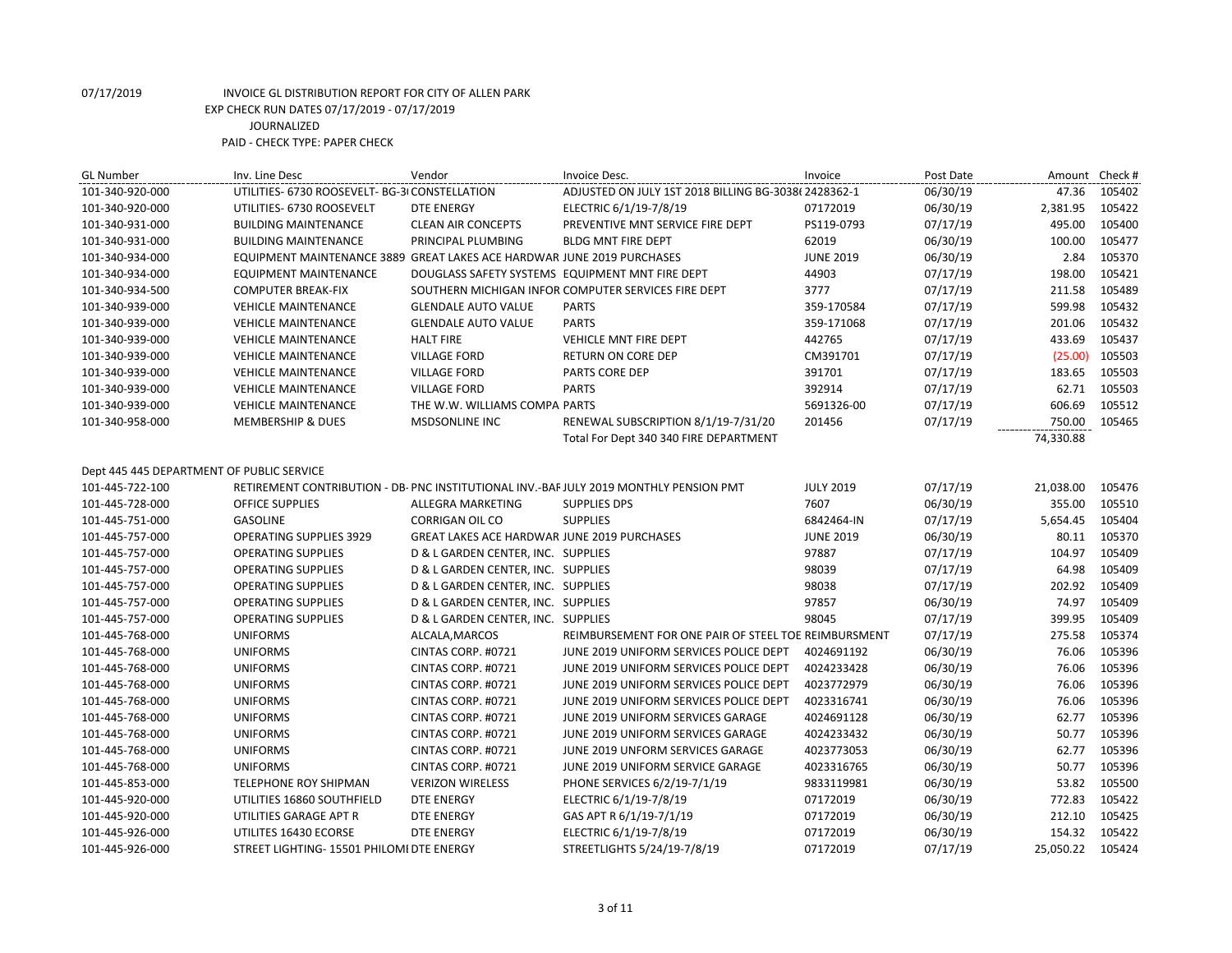| <b>GL Number</b>              | Inv. Line Desc                                | Vendor                                             | Invoice Desc.                                                                                        | Invoice          | Post Date | Amount Check # |        |
|-------------------------------|-----------------------------------------------|----------------------------------------------------|------------------------------------------------------------------------------------------------------|------------------|-----------|----------------|--------|
| 101-445-931-000               | <b>BUILDING MAINTENANCE 3884</b>              | GREAT LAKES ACE HARDWAR JUNE 2019 PURCHASES        |                                                                                                      | <b>JUNE 2019</b> | 06/30/19  | 23.34          | 105370 |
| 101-445-931-000               | <b>BUILDING MAINTENANCE</b>                   | LOWE'S                                             | JUNE 2019 SUPPLIES                                                                                   | <b>JUNE 2019</b> | 06/30/19  | 29.56          | 105453 |
| 101-445-931-000               | <b>BUILDING MAINTENANCE</b>                   | LOWER HURON SUPPLY CO. SUPPLIES                    |                                                                                                      | 435717           | 07/17/19  | 669.86         | 105454 |
| 101-445-939-000               | <b>VEHICLE MAINTENANCE</b>                    | <b>GLENDALE AUTO VALUE</b>                         | <b>PARTS</b>                                                                                         | 359-170796       | 07/17/19  | 60.09          | 105432 |
| 101-445-939-000               | <b>VEHICLE MAINTENANCE</b>                    | <b>GLENDALE AUTO VALUE</b>                         | <b>PARTS</b>                                                                                         | 359-170751       | 07/17/19  | 82.18          | 105432 |
| 101-445-939-000               | <b>VEHICLE MAINTENANCE</b>                    | <b>GTEC TRUCK EQUIPMENT</b>                        | <b>PARTS</b>                                                                                         | 62390            | 07/17/19  | 55.00          | 105434 |
| 101-445-939-000               | <b>VEHICLE MAINTENANCE</b>                    | INTERSTATE BATTERY OF SE N SUPPLIES                |                                                                                                      | 60004479         | 07/17/19  | 255.90         | 105442 |
| 101-445-939-000               | <b>VEHICLE MAINTENANCE</b>                    | <b>VILLAGE FORD</b>                                | <b>PARTS</b>                                                                                         | 392781           | 07/17/19  | 345.16         | 105503 |
|                               |                                               |                                                    | Total For Dept 445 445 DEPARTMENT OF PUBLIC SERVICE                                                  |                  |           | 56,546.63      |        |
| Dept 707 707 PARKS & REC      |                                               |                                                    |                                                                                                      |                  |           |                |        |
| 101-707-751-000               | <b>GASOLINE</b>                               | HAWKINS, PAT                                       | REIMBURSEMENT FOR MILEAGE JUNE - 7/3 & 7 REIMBURSEMENT                                               |                  | 06/30/19  | 69.02          | 105439 |
| 101-707-756-000               | CONTRACTED EMPLOYEES EXPENS FUGEDI, NICK      |                                                    | LEMONADE IN THE SHADE JULY 16,2019 PMT # 0014-2                                                      |                  | 07/17/19  | 200.00         | 105452 |
| 101-707-756-000               | CONTRACTED EMPLOYEES EXPENS FUGEDI, NICK      |                                                    | LEMONADE IN THE SHADE 7/23/19 PMT #3                                                                 | 0014-3           | 07/17/19  | 200.00         | 105452 |
| 101-707-757-000               | <b>OPERATING SUPPLIES 3901</b>                | GREAT LAKES ACE HARDWAR JUNE 2019 PURCHASES        |                                                                                                      | <b>JUNE 2019</b> | 06/30/19  | 29.58          | 105370 |
| 101-707-783-000               | <b>PARK SUPPLIES</b>                          | PARK ATHLETIC SUPPLY                               | <b>SUPPLIES</b>                                                                                      | 171109           | 07/17/19  | 60.00          | 105472 |
| 101-707-783-000               | <b>PARK SUPPLIES</b>                          | <b>RESIDEX</b>                                     | <b>SUPPLIES PARK &amp; REC</b>                                                                       | 2038386          | 07/17/19  | 280.00         | 105481 |
| 101-707-784-000               | <b>PARK SERVICES</b>                          |                                                    | BRENDEL'S SEPTIC TANK SER\ AP FARMER MARKET HANDICAP HS RENTAL 5/: 166328                            |                  | 06/30/19  | 297.14         | 105386 |
| 101-707-784-000               | <b>PARK SERVICES</b>                          | D & L GARDEN CENTER, INC. SUPPLIES                 |                                                                                                      | 97973            | 07/17/19  | 89.97          | 105409 |
| 101-707-784-000               | <b>PARK SERVICES</b>                          | PARKWAY SERVICE INC                                | SERVICES 7/15/19-8/14/19 CUNNINGHAM PAR A-122009                                                     |                  | 07/17/19  | 120.00         | 105473 |
| 101-707-784-000               | <b>PARK SERVICES</b>                          | PARKWAY SERVICE INC                                | PARK SERVICES 7/15/19-8/14/19 KENNEDY PAF A-122010                                                   |                  | 07/17/19  | 120.00         | 105473 |
| 101-707-784-000               | <b>PARK SERVICES</b>                          | PARKWAY SERVICE INC                                | PARKS SERVICES 7/15/19-8/14/19 CHURCH/TEI A-122014                                                   |                  | 07/17/19  | 120.00         | 105473 |
| 101-707-784-000               | <b>PARK SERVICES</b>                          | PARKWAY SERVICE INC                                | RENTAL 7/15/19=-8/14/19 AP MIDDLE SCHOOL A-122016                                                    |                  | 07/17/19  | 120.00         | 105473 |
| 101-707-816-000               | PROF. SERV. - OTHER                           | <b>MSDSONLINE INC</b>                              | RENEWAL SUBSCRIPTION 8/1/19-7/31/20                                                                  | 201456           | 07/17/19  | 750.00         | 105465 |
| 101-707-920-000               | <b>UTILITIES</b>                              | <b>ALLEN PARK WATER</b>                            | WATER SERVICES 3/1/19-6/1/19 PARKS & REC 170-RO66-15                                                 |                  | 06/30/19  | 15.75          | 105379 |
| 101-707-920-000               | UTILITIES- 4320 LAURENCE- BG-21 CONSTELLATION |                                                    | JUNE 2019 GAS SERVICES BG-218159                                                                     | 2647853          | 06/30/19  | 6.13           | 105402 |
| 101-707-920-000               | UTILITIES-6615 ROOSEVELT- BG-21 CONSTELLATION |                                                    | JUNE 2019 GAS SERVICES BG-218248                                                                     | 2647847          | 06/30/19  | 33.31          | 105402 |
| 101-707-920-000               | UTILITIES 6615 ROOSEVELT                      | DTE ENERGY                                         | ELECTRIC 6/1/19-7/8/19                                                                               | 07172019         | 06/30/19  | 82.95          | 105422 |
| 101-707-925-800               | SMART-TRAN 4 PAT                              | <b>VERIZON WIRELESS</b>                            | PHONE SERVICES 6/2/19-7/1/19                                                                         | 9833119981       | 06/30/19  | 474.58         | 105500 |
| 101-707-939-000               | <b>VEHICLE MAINTENANCE</b>                    | <b>GLENDALE AUTO VALUE</b>                         | <b>PARTS</b>                                                                                         | 359-170751       | 07/17/19  | 123.38         | 105432 |
| 101-707-939-000               | <b>VEHICLE MAINTENANCE</b>                    | WILLIAM F. SELL & SON                              | <b>PARTS</b>                                                                                         | 347266           | 07/17/19  | 10.46          | 105487 |
|                               |                                               |                                                    | Total For Dept 707 707 PARKS & REC                                                                   |                  |           | 3,202.27       |        |
| Dept 751 751 COMMUNITY CENTER |                                               |                                                    |                                                                                                      |                  |           |                |        |
| 101-751-757-000               | <b>OPERATING SUPPLIES</b>                     | BAKER'S GAS & WELDING SUI SUPPLIES PARKS & REC     |                                                                                                      | 09207490         | 06/30/19  | 57.96          | 105383 |
| 101-751-757-000               | <b>OPERATING SUPPLIES</b>                     | LOWE'S                                             | JUNE 2019 SUPPLIES                                                                                   | <b>JUNE 2019</b> | 06/30/19  | 32.49          | 105453 |
| 101-751-816-000               |                                               |                                                    | PROF. SERV. - OTHER COMM CTR REDGUARD FIRE & SECURITY BURGLAR ALARM SYSTEM SERVICES JULY THRU 40916  |                  | 07/17/19  | 177.00         | 105479 |
| 101-751-816-000               |                                               |                                                    | PROF. SERV. - OTHER COMM CTR REDGUARD FIRE & SECURITY FIRE ALARM SYSTEM JULY THU SEPT 2019 COM 40915 |                  | 07/17/19  | 216.00         | 105479 |
| 101-751-920-000               | <b>UTILITIES</b>                              | <b>ALLEN PARK WATER</b>                            | WATER SERVICES 5/1/19-6/1/19 COMM CTR                                                                | 401-WH158-00     | 06/30/19  | 743.61         | 105379 |
| 101-751-920-000               | UTILITIES-15800 WHITE ST BG-212 CONSTELLATION |                                                    | JUNE 2019 GAS SERVICES BG-212668                                                                     | 2647846          | 06/30/19  | 860.18         | 105402 |
| 101-751-931-000               | <b>BUILDING MAINTENANCE 3886</b>              | <b>GREAT LAKES ACE HARDWAR JUNE 2019 PURCHASES</b> |                                                                                                      | <b>JUNE 2019</b> | 06/30/19  | 353.92         | 105370 |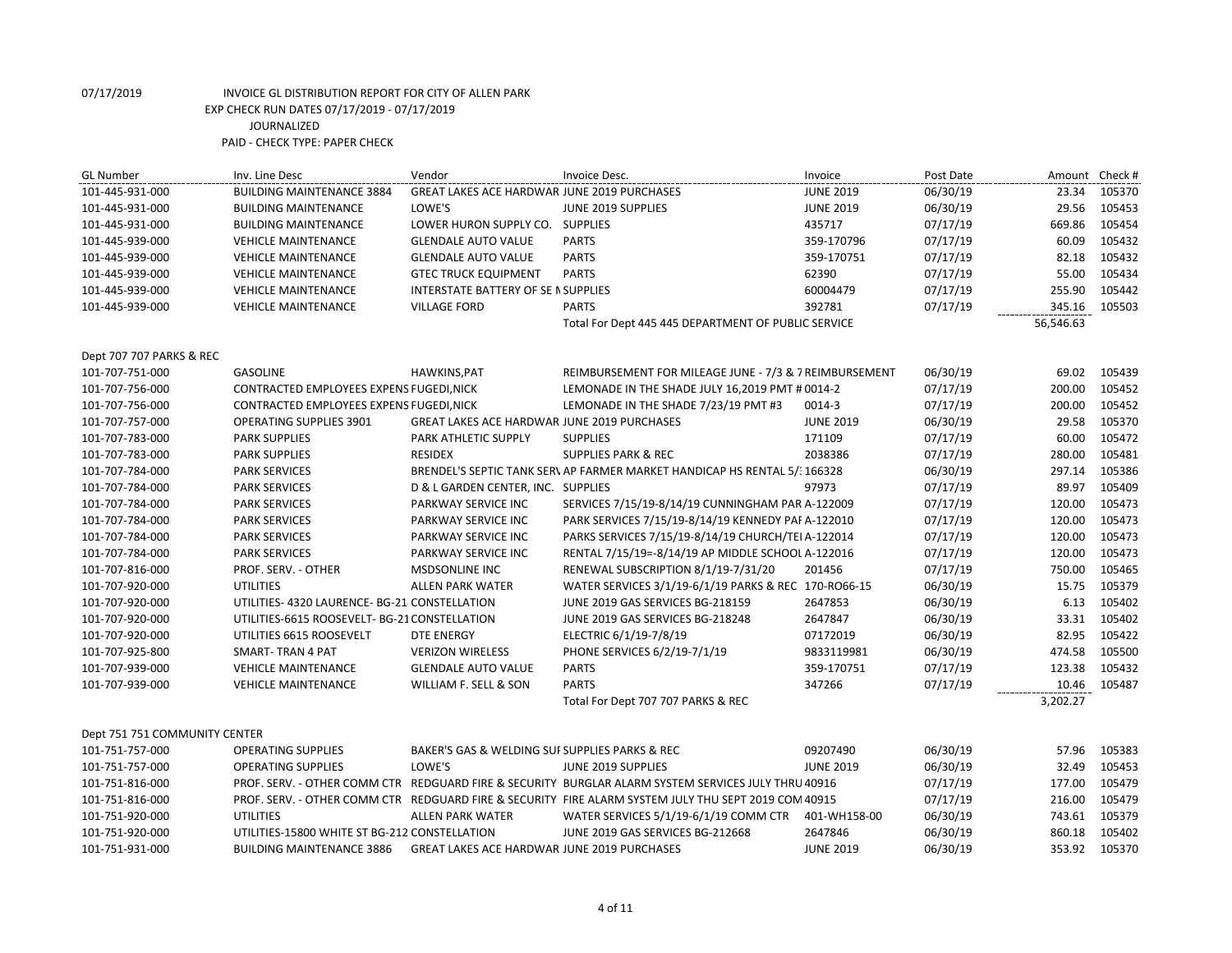| <b>GL Number</b>                       | Inv. Line Desc                                                                    | Vendor                            | Invoice Desc.                                                                         | Invoice          | Post Date | Amount Check # |        |
|----------------------------------------|-----------------------------------------------------------------------------------|-----------------------------------|---------------------------------------------------------------------------------------|------------------|-----------|----------------|--------|
| 101-751-934-000                        | EQUIPMENT MAINTENANCE 3908 GREAT LAKES ACE HARDWAR JUNE 2019 PURCHASES            |                                   |                                                                                       | <b>JUNE 2019</b> | 06/30/19  | 35.30          | 105370 |
| 101-751-934-000                        | <b>EQUIPMENT MAINTENANCE</b>                                                      | BECKER ARENA PRODUCTS IN SUPPLIES |                                                                                       | 1018947          | 07/17/19  | 491.70         | 105385 |
| 101-751-934-000                        | <b>EQUIPMENT MAINTENANCE</b>                                                      | LOWE'S                            | JUNE 2019 SUPPLIES                                                                    | <b>JUNE 2019</b> | 06/30/19  | 302.10         | 105453 |
| 101-751-934-000                        | <b>EQUIPMENT MAINTENANCE</b>                                                      | TRIAD SERVICE CENTER              | PREV MNT FLOOR SCRUBBER COMM CTR                                                      | 9376097          | 06/30/19  | 286.60         | 105497 |
|                                        |                                                                                   |                                   | Total For Dept 751 751 COMMUNITY CENTER                                               |                  |           | 3,556.86       |        |
| Dept 803 HISTORICAL                    |                                                                                   |                                   |                                                                                       |                  |           |                |        |
| 101-803-801-001                        | LAWN & SNOW SERVICES                                                              |                                   | JOHN'S LANDSCAPING & SNO JUNE 2019 LAWN CARE HISTORICAL MUSEUM 2117                   |                  | 06/30/19  | 140.00         | 105444 |
| 101-803-920-000                        | UTILITIES-15504 ENGLEWOOD- BC CONSTELLATION                                       |                                   | JUNE 2019 GAS SERVICES BG-218253                                                      | 2647852          | 06/30/19  | 5.07           | 105402 |
|                                        |                                                                                   |                                   | Total For Dept 803 HISTORICAL                                                         |                  |           | 145.07         |        |
| Dept 864 864 RETIREE/ACTIVE HEALTHCARE |                                                                                   |                                   |                                                                                       |                  |           |                |        |
| 101-864-722-100                        |                                                                                   |                                   | RETIREMENT CONTRIBUTION - GF PNC INSTITUTIONAL INV.-BAF JULY 2019 MONTHLY PENSION PMT | <b>JULY 2019</b> | 07/17/19  | 9,218.00       | 105476 |
|                                        |                                                                                   |                                   | Total For Dept 864 864 RETIREE/ACTIVE HEALTHCARE                                      |                  |           | 9,218.00       |        |
|                                        |                                                                                   |                                   | Total For Fund 101 GENERAL FUND                                                       |                  |           | 478,569.73     |        |
| Fund 202 MAJOR STREET FUND             |                                                                                   |                                   |                                                                                       |                  |           |                |        |
| Dept 475 475 TRAFFIC SERVICES          |                                                                                   |                                   |                                                                                       |                  |           |                |        |
| 202-475-703-050                        | INTERFUND LABOR/EQUIP - TRAFF WAYNE COUNTY - ACCTS. RE(TRAFFIC SIGNAL ENERGY 5/19 |                                   |                                                                                       | 1009636          | 06/30/19  | 219.57         | 105507 |
|                                        |                                                                                   |                                   | Total For Dept 475 475 TRAFFIC SERVICES                                               |                  |           | 219.57         |        |
| Dept 479 PRESERVATION - STREETS        |                                                                                   |                                   |                                                                                       |                  |           |                |        |
| 202-479-757-000                        | <b>OPERATING SUPPLIES</b>                                                         | AJAX MATERIALS CORP.              | <b>SUPPLIES DPS</b>                                                                   | 238038           | 06/30/19  | 922.30         | 105373 |
|                                        |                                                                                   |                                   | Total For Dept 479 PRESERVATION - STREETS                                             |                  |           | 922.30         |        |
|                                        |                                                                                   |                                   | Total For Fund 202 MAJOR STREET FUND                                                  |                  |           | 1,141.87       |        |
| Fund 203 LOCAL STREET FUND             |                                                                                   |                                   |                                                                                       |                  |           |                |        |
| Dept 479 PRESERVATION - STREETS        |                                                                                   |                                   |                                                                                       |                  |           |                |        |
| 203-479-757-000                        | <b>OPERATING SUPPLIES</b>                                                         | AJAX MATERIALS CORP.              | <b>SUPPLIES DPS</b>                                                                   | 238038           | 06/30/19  | 922.30         | 105373 |
| 203-479-801-200                        | MILLAGE - CONSTRUCTION                                                            |                                   | GV CEMENT CONTRACTING C JOB AP-109 PROG PMT #1 PAVEMENT REPLACE AP-109                |                  | 07/17/19  | 120,824.55     | 105436 |
| 203-479-801-205                        | SECTIONING - PRESERVATION                                                         | SAVONE CEMENT, INC.               | ST SECTIONING BASIN REPAIR, SAW CUTTING 10317-411                                     |                  | 07/17/19  | 6,380.00       | 105515 |
| 203-479-801-205                        | SECTIONING - PRESERVATION                                                         | SAVONE CEMENT, INC.               | <b>STREET SECTIONING</b>                                                              | 10317-417        | 07/17/19  | 69,804.58      | 105515 |
|                                        |                                                                                   |                                   | Total For Dept 479 PRESERVATION - STREETS                                             |                  |           | 197,931.43     |        |
| Dept 483 ADMINISTRATION - STREETS      |                                                                                   |                                   |                                                                                       |                  |           |                |        |
| 203-483-820-000                        | <b>ENGINEERING</b>                                                                | <b>BUCCILLI GROUP, LLC</b>        | INSPECTION SERVICES S WOOD 7/1/19-7/3/19 3494                                         |                  | 07/17/19  | 1,296.00       | 105389 |
| 203-483-820-000                        | ENGINEERING                                                                       | <b>BUCCILLI GROUP, LLC</b>        | INSPECTIONS SERVICES LOCAL STREETS 6/24-6, 3483                                       |                  | 06/30/19  | 5,238.00       | 105389 |
| 203-483-820-000                        | ENGINEERING                                                                       | <b>BUCCILLI GROUP, LLC</b>        | INSPECTION SERVICES 6/17-6/22/19 LOCAL ST. 3472                                       |                  | 06/30/19  | 5,724.00       | 105389 |
|                                        |                                                                                   |                                   | Total For Dept 483 ADMINISTRATION - STREETS                                           |                  |           | 12,258.00      |        |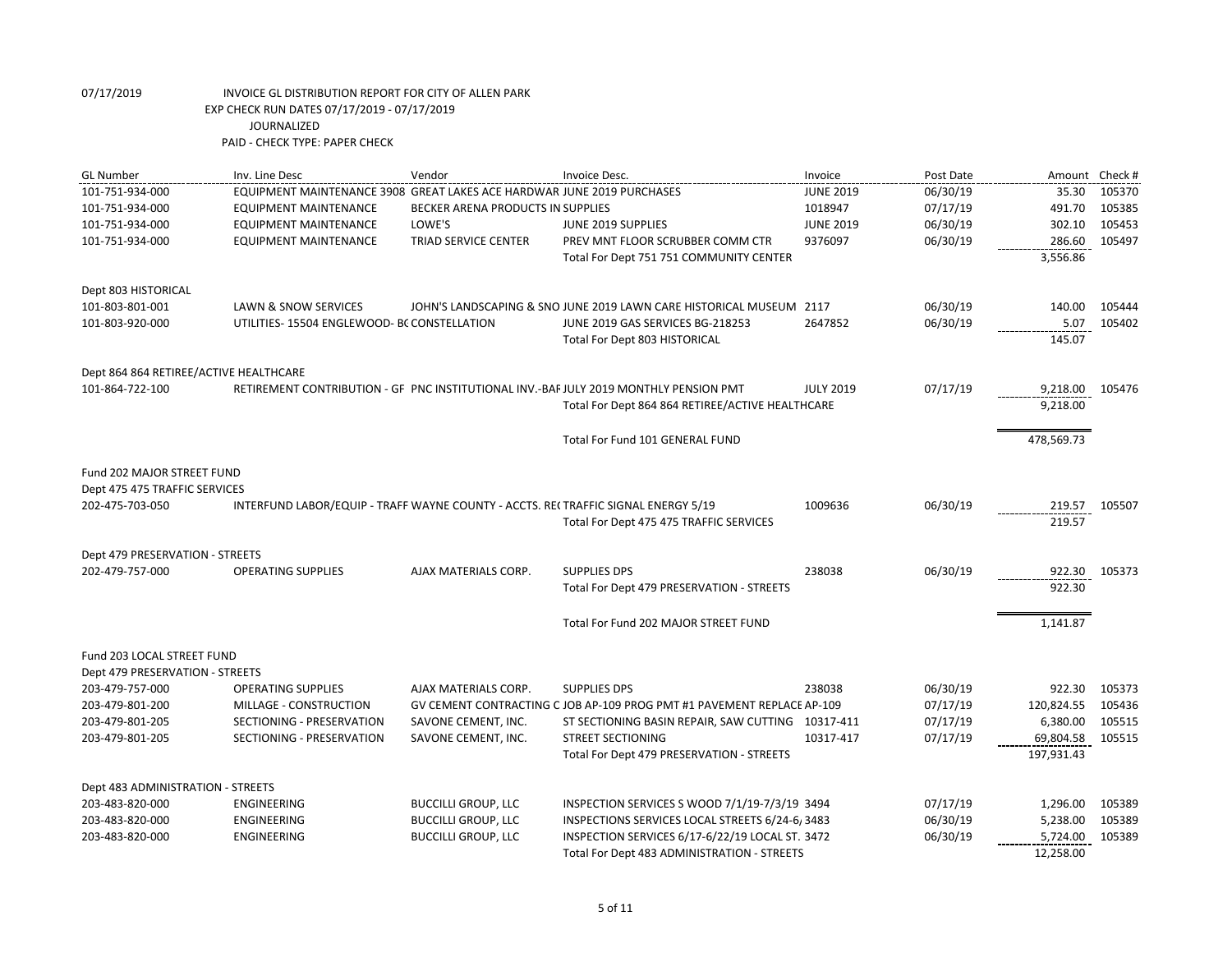| <b>GL Number</b>                              | Inv. Line Desc                               | Vendor                                           | Invoice Desc.                                                                          | Invoice          | Post Date | Amount Check #    |        |
|-----------------------------------------------|----------------------------------------------|--------------------------------------------------|----------------------------------------------------------------------------------------|------------------|-----------|-------------------|--------|
|                                               |                                              |                                                  | Total For Fund 203 LOCAL STREET FUND                                                   |                  |           | 210,189.43        |        |
| Fund 226 RUBBISH FUND<br>Dept 450 450 RUBBISH |                                              |                                                  |                                                                                        |                  |           |                   |        |
| 226-450-817-000                               | <b>WASTE DISPOSAL</b>                        | ADVANCED DISPOSAL SERVIC JULY 2019 BULK SERVICES |                                                                                        | V30001756141     | 07/17/19  | 140,070.50 105372 |        |
|                                               |                                              |                                                  | Total For Dept 450 450 RUBBISH                                                         |                  |           | 140,070.50        |        |
|                                               |                                              |                                                  |                                                                                        |                  |           |                   |        |
|                                               |                                              |                                                  | Total For Fund 226 RUBBISH FUND                                                        |                  |           | 140,070.50        |        |
| Fund 249 BUILDING FUND                        |                                              |                                                  |                                                                                        |                  |           |                   |        |
| Dept 000                                      |                                              |                                                  |                                                                                        |                  |           |                   |        |
| 249-000-607-000                               | FEES REVENUE 154.00 -15% =                   | <b>D&amp;G CEMENT</b>                            | REFUND ON CANCELLED PERMIT PB190731                                                    | <b>REFUND</b>    | 06/30/19  | 130.90            | 105408 |
| 249-000-607-000                               | <b>FEES REVENUE</b>                          | MIDWEST UNIVERSAL CARPEI PERMIT PB190853 VOIDED  |                                                                                        | <b>REFUND</b>    | 07/17/19  | 646.00            | 105461 |
|                                               |                                              |                                                  | Total For Dept 000                                                                     |                  |           | 776.90            |        |
| Dept 371 371 BUILDING DEPARTMENT              |                                              |                                                  |                                                                                        |                  |           |                   |        |
| 249-371-722-100                               |                                              |                                                  | RETIREMENT CONTRIBUTION- DB I PNC INSTITUTIONAL INV.-BAF JULY 2019 MONTHLY PENSION PMT | <b>JULY 2019</b> | 07/17/19  | 5,208.00          | 105476 |
| 249-371-821-000                               | <b>MECHANICAL INSPECTIONS</b>                | CARNILL, STEVE                                   | JUNE 2019 MECHANICAL INSPECTIONS                                                       | <b>JUNE 2019</b> | 07/17/19  | 4,443.25          | 105391 |
| 249-371-822-000                               | PLUMBING INSPECTIONS                         | HALASH, JEROME                                   | JUNE 2019 PLUMBING INSPECTIONS                                                         | <b>JUNE 2019</b> | 06/30/19  | 1,477.00          | 105438 |
| 249-371-853-000                               | TELEPHONE NEW DPW 2 MATT BA VERIZON WIRELESS |                                                  | PHONE SERVICES 6/2/19-7/1/19                                                           | 9833119981       | 06/30/19  | 383.87            | 105500 |
| 249-371-963-000                               | PROFESSIONAL SVCS                            | CARLISLE/WORTMAN ASSOC 7655 CORTLAND VARIANCE    |                                                                                        | 2153496          | 07/17/19  | 237.50            | 105392 |
| 249-371-963-000                               | PROFESSIONAL SVCS                            | CARLISLE/WORTMAN ASSOC 4141 LAURENE VARIANCE     |                                                                                        | 2153495          | 07/17/19  | 362.50            | 105392 |
| 249-371-963-000                               | PROFESSIONAL SVCS                            |                                                  | CARLISLE/WORTMAN ASSOC 15612 ANGELIQUE AVE VARIANCE                                    | 2153494          | 07/17/19  | 220.00            | 105392 |
| 249-371-963-000                               | PROFESSIONAL SVCS                            | CARLISLE/WORTMAN ASSOC JUNE 2019 RETAINER FEE'S  |                                                                                        | 2153497          | 06/30/19  | 4,000.00          | 105392 |
|                                               |                                              |                                                  | Total For Dept 371 371 BUILDING DEPARTMENT                                             |                  |           | 16,332.12         |        |
|                                               |                                              |                                                  | Total For Fund 249 BUILDING FUND                                                       |                  |           | 17,109.02         |        |
| Fund 250 DDA OPERATING                        |                                              |                                                  |                                                                                        |                  |           |                   |        |
| Dept 000                                      |                                              |                                                  |                                                                                        |                  |           |                   |        |
| 250-000-716-000                               | <b>MEDICAL</b>                               | KIBBY, JENNIFER                                  | REIMBURSEMENT FOR JULY 2019 MEDICAL EXF REIMBURSEMENT                                  |                  | 07/17/19  | 989.64            | 105449 |
| 250-000-718-000                               | <b>OPTICAL</b>                               | KIBBY, JENNIFER                                  | REIMBURSEMENT FOR JULY 2019 MEDICAL EXF REIMBURSEMENT                                  |                  | 07/17/19  | 13.00             | 105449 |
| 250-000-720-000                               | <b>DENTAL</b>                                | KIBBY, JENNIFER                                  | REIMBURSEMENT FOR JULY 2019 MEDICAL EXF REIMBURSEMENT                                  |                  | 07/17/19  | 28.86             | 105449 |
| 250-000-801-001                               | <b>LAWN SERVICES</b>                         |                                                  | ALLEN PARK DOWNTOWN DE REIMBURSEMENT FOR PETTY CASH                                    | REIMBURSEMENT    | 06/30/19  | 1,245.08          | 105378 |
| 250-000-920-000                               | <b>UTILITIES</b>                             | <b>ALLEN PARK WATER</b>                          | DDA WATER USAGE 3/1/19-6/1/19                                                          | 010-AL065-43     | 06/30/19  | 57.20             | 105379 |
| 250-000-960-000                               | MARKETING/PROMOTIONS                         |                                                  | ALLEN PARK DOWNTOWN DE REIMBURSEMENT FOR PETTY CASH                                    | REIMBURSEMENT    | 06/30/19  | 58.47             | 105378 |
| 250-000-960-000                               | MARKETING/PROMOTIONS                         |                                                  | BRENDEL'S SEPTIC TANK SER\ HANDICAP W/E RENTAL FEE 6/19-6/28/19 CAR 167123             |                  | 06/30/19  | 495.00            | 105386 |
| 250-000-960-000                               | MARKETING/PROMOTIONS                         | THE HAYBALL GROUP, LLC                           | <b>FEATHER FLAGS</b>                                                                   | 065415           | 06/30/19  | 538.49            | 105440 |
| 250-000-995-000                               | <b>INTEREST EXPENSE</b>                      | <b>US BANK</b>                                   | <b>DDA OFFICE INTEREST</b>                                                             | BI#4880          | 07/17/19  | 44,392.50         | 105499 |
|                                               |                                              |                                                  | Total For Dept 000                                                                     |                  |           | 47,818.24         |        |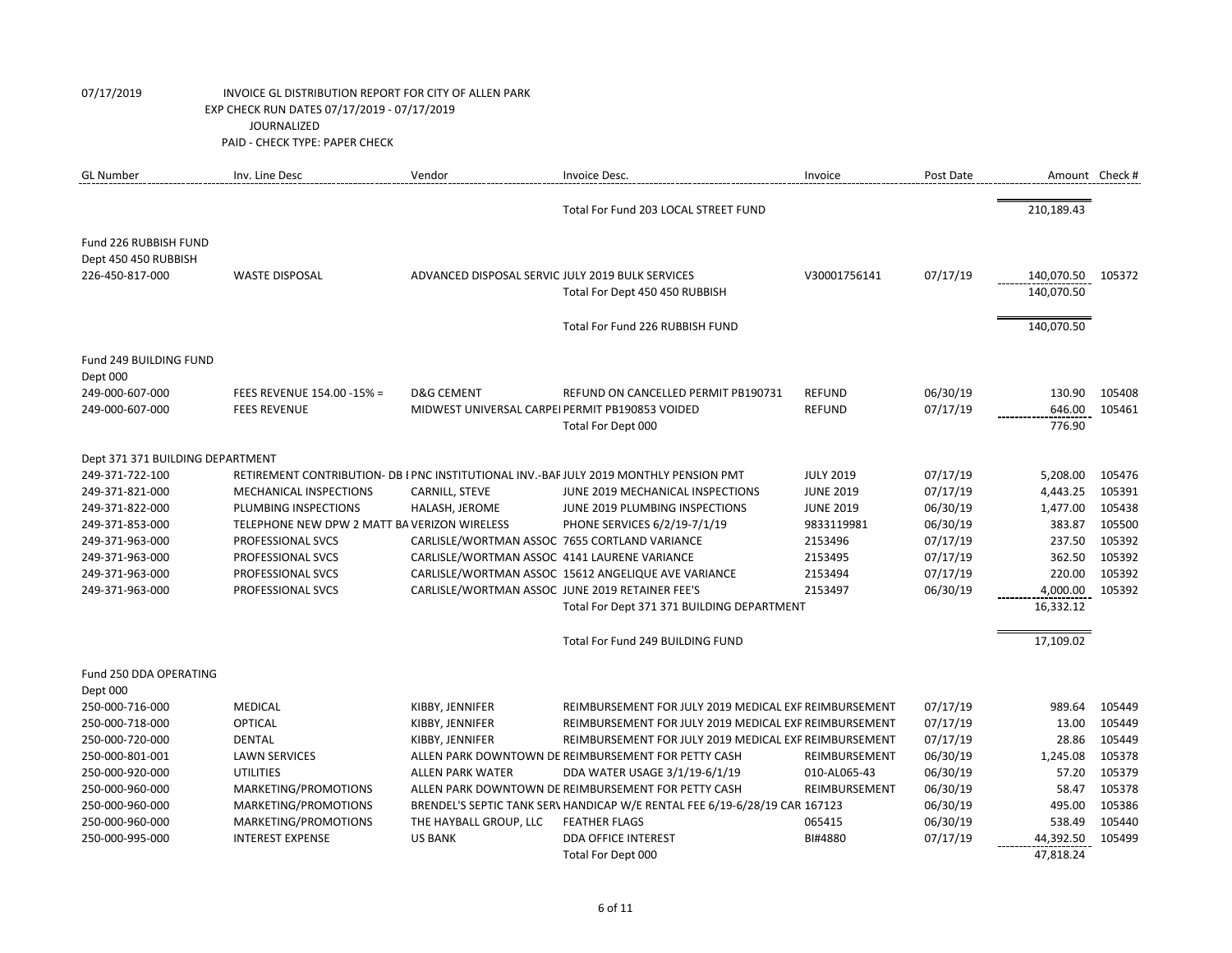| <b>GL Number</b>                 | Inv. Line Desc                                   | Vendor                                             | Invoice Desc.                                                          | Invoice             | Post Date |           | Amount Check # |
|----------------------------------|--------------------------------------------------|----------------------------------------------------|------------------------------------------------------------------------|---------------------|-----------|-----------|----------------|
|                                  |                                                  |                                                    | Total For Fund 250 DDA OPERATING                                       |                     |           | 47,818.24 |                |
| Fund 266 DRUG FORFEITURE - STATE |                                                  |                                                    |                                                                        |                     |           |           |                |
| Dept 000                         |                                                  |                                                    |                                                                        |                     |           |           |                |
| 266-000-657-000                  | FORFEITED MONIES-STATE&LOCAI RECOIL FIREARMS INC |                                                    | RANGE SUPPLIES POLICE DEPT                                             | 069674              | 07/17/19  | 169.00    | 105478         |
| 266-000-939-000                  | <b>VEHICLE MAINTENANCE</b>                       | <b>GLENDALE AUTO VALUE</b>                         | PARTS FOR 2017 FORD POLICE VEHICLE                                     | 359-170631          | 07/17/19  | 381.86    | 105432         |
| 266-000-939-000                  | <b>VEHICLE MAINTENANCE</b>                       | <b>GLENDALE AUTO VALUE</b>                         | <b>PARTS</b>                                                           | 359-170583          | 07/17/19  | 306.80    | 105432         |
| 266-000-939-000                  | <b>VEHICLE MAINTENANCE</b>                       | <b>GLENDALE AUTO VALUE</b>                         | <b>PARTS</b>                                                           | 359-170751          | 07/17/19  | 110.99    | 105432         |
| 266-000-939-000                  | <b>VEHICLE MAINTENANCE</b>                       | INTERSTATE BATTERY OF SE IN SUPPLIES               |                                                                        | 60004479            | 07/17/19  | 255.90    | 105442         |
| 266-000-984-000                  | COMPUTER EQUIPMENT/SOFTWA THOMSON REUTERS-WEST   |                                                    | WEST INFO CHARGES 6/1/19-6/30/19                                       | 840526831           | 06/30/19  | 187.43    | 105495         |
|                                  |                                                  |                                                    | Total For Dept 000                                                     |                     |           | 1,411.98  |                |
|                                  |                                                  |                                                    | Total For Fund 266 DRUG FORFEITURE - STATE                             |                     |           | 1,411.98  |                |
| Fund 271 LIBRARY                 |                                                  |                                                    |                                                                        |                     |           |           |                |
| Dept 000                         |                                                  |                                                    |                                                                        |                     |           |           |                |
| 271-000-728-000                  | OFFICE SUPPLIES 3932                             | <b>GREAT LAKES ACE HARDWAR JUNE 2019 PURCHASES</b> |                                                                        | <b>JUNE 2019</b>    | 06/30/19  | 18.04     | 105370         |
| 271-000-757-000                  | <b>OPERATING SUPPLIES 3927</b>                   | <b>GREAT LAKES ACE HARDWAR JUNE 2019 PURCHASES</b> |                                                                        | <b>JUNE 2019</b>    | 06/30/19  | 33.73     | 105370         |
| 271-000-757-000                  | <b>OPERATING SUPPLIES</b>                        | DAVIS, JAMES                                       | SUMMER READING PROGRAM JULY 23,2019                                    | <b>JULY 20,2019</b> | 07/17/19  | 300.00    | 105413         |
| 271-000-757-000                  | <b>OPERATING SUPPLIES</b>                        | DEVINE, KEVIN S                                    | SUMMER READING JULY 19,2019                                            | 073080-APPL         | 07/17/19  | 300.00    | 105418         |
| 271-000-757-000                  | <b>OPERATING SUPPLIES</b>                        |                                                    | MIDWEST COLLABORATIVE LI MCLS ANNUAL MEMBERSHIP FEE 7/1/19-6/30/348408 |                     | 07/17/19  | 125.00    | 105457         |
| 271-000-757-000                  | <b>OPERATING SUPPLIES</b>                        | NATIONAL PEN CORP.                                 | <b>SUPPLIES FOR LIBRARY</b>                                            | 110878915           | 07/17/19  | 152.05    | 105468         |
| 271-000-757-000                  | <b>OPERATING SUPPLIES</b>                        | <b>SCHOLASTIC BOOK FAIRS</b>                       | <b>SUPPLIES</b>                                                        | 62705               | 07/17/19  | 559.01    | 105485         |
| 271-000-757-000                  | <b>OPERATING SUPPLIES</b>                        | SWINEHART, BRANDI                                  | REIMBURSEMENT FOR PROGRAM SUPPLIES                                     | REIMBURSEMENT       | 07/17/19  | 203.77    | 105493         |
| 271-000-757-000                  | <b>OPERATING SUPPLIES</b>                        | <b>YOYO TRICKS</b>                                 | SUMMER READING JULY 26,2019                                            | <b>JULY 26,2019</b> | 07/17/19  | 300.00    | 105513         |
| 271-000-827-000                  | <b>LIBRARY SERVICES</b>                          | THE LIBRARY NETWORK                                | SUBSCRIPTION ORDERING AND INVOICING                                    | 64490               | 07/17/19  | 338.17    | 105494         |
| 271-000-827-000                  | <b>LIBRARY SERVICES</b>                          |                                                    | UNIQUE MANAGEMENT SERV JUNE 2019 PLACEMENTS LIBRARY                    | 555847              | 07/17/19  | 80.55     | 105498         |
| 271-000-828-000                  | <b>MATERIALS</b>                                 | <b>BAKER &amp; TAYLOR</b>                          | <b>MATERIALS FOR LIBRARY</b>                                           | 2034590261          | 06/30/19  | 18.58     | 105382         |
| 271-000-828-000                  | <b>MATERIALS</b>                                 | <b>BAKER &amp; TAYLOR</b>                          | <b>MATERIALS FOR LIBRARY</b>                                           | 2034632787          | 06/30/19  | 41.43     | 105382         |
| 271-000-828-000                  | <b>MATERIALS</b>                                 | <b>BAKER &amp; TAYLOR</b>                          | <b>MATERIALS FOR LIBRARY</b>                                           | 2034641710          | 06/30/19  | 68.31     | 105382         |
| 271-000-828-000                  | <b>MATERIALS</b>                                 | DEMCO, INC.                                        | MISC SUPPLIES FOR LIBRARY                                              | 6636207             | 06/30/19  | 1,561.17  | 105414         |
| 271-000-828-000                  | <b>MATERIALS</b>                                 | <b>MIDWEST TAPE</b>                                | DIGITAL AUDIOBOOK LIBRARY THRU 6/30/19                                 | 97598963            | 07/17/19  | 249.68    | 105460         |
| 271-000-828-000                  | <b>MATERIALS</b>                                 | THE LIBRARY NETWORK                                | <b>ANCESTRY DATABASE</b>                                               | 64465               | 07/17/19  | 1,641.70  | 105494         |
| 271-000-828-000                  | <b>MATERIALS</b>                                 | THE LIBRARY NETWORK                                | WT COX MICH LAW HANDBOOK                                               | 64523               | 07/17/19  | 62.55     | 105494         |
| 271-000-920-000                  | UTILITIES-8100 ALLEN RD- BG-218. CONSTELLATION   |                                                    | JUNE 2019 GAS SERVICES BG-218250                                       | 2647851             | 06/30/19  | 22.64     | 105402         |
| 271-000-920-000                  | UTILITIES 8100 ALLEN RD                          | <b>DTE ENERGY</b>                                  | ELECTRIC 6/1/19-7/8/19                                                 | 07172019            | 06/30/19  | 1,367.05  | 105422         |
| 271-000-931-000                  | <b>BUILDING MAINTENANCE</b>                      | COVERALL NORTH AMERICA                             | COMM CLEANING SERVICES LIBRARY 7/1/19-7/ 1340262677                    |                     | 07/17/19  | 835.00    | 105406         |
|                                  |                                                  |                                                    | Total For Dept 000                                                     |                     |           | 8,278.43  |                |

Total For Fund 271 LIBRARY 8,278.43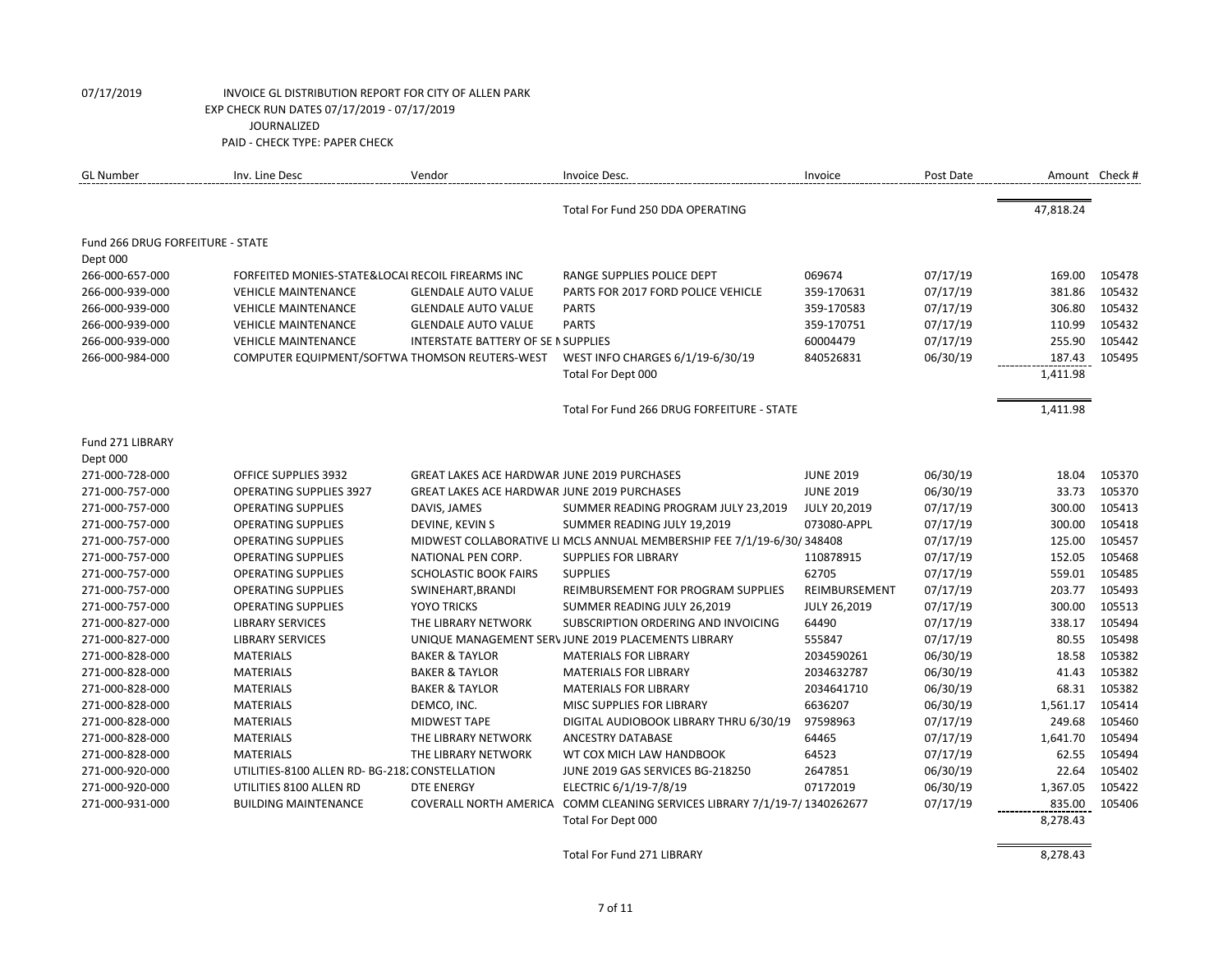| <b>GL Number</b>       | Inv. Line Desc                                     | Vendor                                             | Invoice Desc.                                                                                 | Invoice           | Post Date |            | Amount Check # |
|------------------------|----------------------------------------------------|----------------------------------------------------|-----------------------------------------------------------------------------------------------|-------------------|-----------|------------|----------------|
| Fund 592 WATER & SEWER |                                                    |                                                    |                                                                                               |                   |           |            |                |
| Dept 000               |                                                    |                                                    |                                                                                               |                   |           |            |                |
| 592-000-275-000        | 10-WATER                                           | <b>NAA PROPERTIES LLC</b>                          | UB refund for account: 020-CO152-26                                                           | <b>REFUND</b>     | 07/17/19  | 77.20      | 105462         |
| 592-000-275-000        | 10-WATER                                           | SLOAN, PAUL                                        | UB refund for account: 070-EU146-31                                                           | <b>REFUND</b>     | 07/17/19  | 58.00      | 105463         |
|                        |                                                    |                                                    | Total For Dept 000                                                                            |                   |           | 135.20     |                |
|                        |                                                    |                                                    |                                                                                               |                   |           |            |                |
| Dept 600 WATER         |                                                    |                                                    |                                                                                               |                   |           |            |                |
| 592-600-745-400        | <b>METER MAINTENANCE</b>                           | ETNA SUPPLY COMPANY                                | SENSUS FLEXNET MNT PER YEAR                                                                   | S101122347.017    | 07/17/19  | 3,500.00   | 105429         |
| 592-600-745-400        | <b>METER MAINTENANCE</b>                           | <b>ETNA SUPPLY COMPANY</b>                         | <b>PARTS</b>                                                                                  | S103116837.001    | 06/30/19  | 3,240.00   | 105429         |
| 592-600-745-400        | <b>METER MAINTENANCE</b>                           | LOWE'S                                             | JUNE 2019 SUPPLIES                                                                            | <b>JUNE 2019</b>  | 06/30/19  | 44.81      | 105453         |
| 592-600-873-000        | MAIN MAINTENANCE 3900                              | <b>GREAT LAKES ACE HARDWAR JUNE 2019 PURCHASES</b> |                                                                                               | <b>JUNE 2019</b>  | 06/30/19  | 16.88      | 105370         |
| 592-600-873-000        | <b>MAIN MAINTENANCE</b>                            | D & L GARDEN CENTER, INC. SUPPLIES                 |                                                                                               | 97961             | 07/17/19  | 56.00      | 105409         |
| 592-600-873-000        | <b>MAIN MAINTENANCE</b>                            | D & L GARDEN CENTER, INC. SUPPLIES                 |                                                                                               | 97350             | 06/30/19  | 56.00      | 105409         |
| 592-600-873-200        | WC ALLIANCE OF DR WATERSHEDS WAYNE COUNTY          |                                                    | OCT 2018-SEP 2019 ECPAD O&M ASSESSMENT 299594                                                 |                   | 06/30/19  | 8,332.38   | 105506         |
| 592-600-926-050        | PURCHASED WATER                                    |                                                    | GREAT LAKES WATER AUTHO MAY 2019 WHOLESALE WATER USAGE                                        | MAYWHOLESALE      | 06/30/19  | 185,121.46 | 105416         |
| 592-600-939-000        | <b>VEHICLE MAINTENANCE</b>                         | <b>B &amp; K COLLISION, INC.</b>                   | <b>SUPPLIES</b>                                                                               | 13483             | 07/17/19  | 1,179.40   | 105381         |
| 592-600-978-004        | <b>CROSS CONNECTION PROGRAM</b>                    | HYDRO DESIGNS, INC.                                | JUNE 2019 CROSS CONNECTION PROGRAM RES 0052706-IN                                             |                   | 06/30/19  | 4,934.00   | 105441         |
| 592-600-978-004        | <b>CROSS CONNECTION PROGRAM</b>                    | HYDRO DESIGNS, INC.                                | JUNE 2019 CROSS CONNECTION PROGRAM COI 0052926-IN                                             |                   | 06/30/19  | 1,500.00   | 105441         |
| 592-600-985-000        | <b>CAPITAL OUTLAY</b>                              |                                                    | GV CEMENT CONTRACTING C JOB AP-107 PROG PMT #2 PARK TO ROSEDALE JOB AP-107                    |                   | 07/17/19  | 183,815.63 | 105436         |
|                        |                                                    |                                                    | Total For Dept 600 WATER                                                                      |                   |           | 391,796.56 |                |
|                        |                                                    |                                                    |                                                                                               |                   |           |            |                |
| Dept 601 601 SEWER     |                                                    |                                                    |                                                                                               |                   |           |            |                |
| 592-601-712-000        | CLOTHING, CLEANING & TECH SKILI CINTAS CORP. #0721 |                                                    | JUNE 2019 UNFORM SERVICES WATER DEPT                                                          | 4023773015        | 06/30/19  | 71.94      | 105396         |
| 592-601-712-000        | CLOTHING, CLEANING & TECH SKILI CINTAS CORP. #0721 |                                                    | JUNE 2019 UNFORM SERVICES WATER DEPT                                                          | 4024233330        | 06/30/19  | 71.94      | 105396         |
| 592-601-712-000        | CLOTHING, CLEANING & TECH SKILI CINTAS CORP. #0721 |                                                    | JUNE 2019 UNIFORM SERVICES WATER DEPT                                                         | 4024691175        | 06/30/19  | 71.94      | 105396         |
| 592-601-712-000        | CLOTHING, CLEANING & TECH SKILI CINTAS CORP. #0721 |                                                    | JUNE 2019 UNIFORM SERVICES WATER DEPT                                                         | 4023316774        | 06/30/19  | 71.94      | 105396         |
| 592-601-907-300        | <b>EXCESS FLOW- WAYNE COUNTY</b>                   | <b>DUWA</b>                                        | JULY 2019 EXCESS FLOW                                                                         | 0000300377        | 07/17/19  | 68,579.00  | 105427         |
| 592-601-920-000        | UTILITIES 24060 OUTER DR                           | <b>DTE ENERGY</b>                                  | ELECTRIC 6/1/19-7/8/19                                                                        | 07172019          | 06/30/19  | 1,684.67   | 105422         |
| 592-601-923-000        | PROFESSIONAL SERVICES                              | <b>AQUASIGHT LLC</b>                               | SMART METERS ANNUAL SUBSCRIPTION                                                              | 000514            | 07/17/19  | 2,400.00   | 105380         |
| 592-601-923-000        | PROFESSIONAL SERVICES                              | <b>MSDSONLINE INC</b>                              | RENEWAL SUBSCRIPTION 8/1/19-7/31/20                                                           | 201456            | 07/17/19  | 1,399.00   | 105465         |
| 592-601-923-000        | PROFESSIONAL SERVICES                              | <b>RITTER GIS INC</b>                              | JUNE 2019 CMMS SUPPORT SERVICES                                                               | 2019-056          | 06/30/19  | 800.00     | 105482         |
| 592-601-927-050        | SEWAGE DISPOSAL-GLWA                               |                                                    | GREAT LAKES WATER AUTHO JUNE 2019 SEWAGE CHARGES                                              | <b>JUNESEWAGE</b> | 06/30/19  | 70,600.00  | 105417         |
| 592-601-927-060        | SEWAGE DISPOSAL- WAYNE COUN DUWA                   |                                                    | MAY 2019 SEWAGE CHARGES                                                                       | MAY 2019          | 06/30/19  | 52,843.49  | 105426         |
| 592-601-927-100        | DETROIT POLLUTANTS                                 |                                                    | <b>GREAT LAKES WATER AUTHO MAY 2019 POLLUTANT SURCHARGE</b>                                   | MAYPOLLUTANT      | 06/30/19  | 743.29     | 105415         |
| 592-601-930-000        | <b>SEWER MAINTENANCE</b>                           | JACK DOHENY COMPANIES                              | REPAIRED CITY TRAILER CAMERA                                                                  | W00537            | 06/30/19  | 4,840.90   | 105420         |
| 592-601-939-100        | <b>VEHICLE MAINTENANCE</b>                         | <b>GLENDALE AUTO VALUE</b>                         | <b>PARTS</b>                                                                                  | 359-170657        | 07/17/19  | 12.89      | 105432         |
| 592-601-940-500        |                                                    |                                                    | FAIRLANE/INDEPNCE MKT STATIOI SECURITY CENTRAL PROTECTI BURG FIRE CELL BACK UP 7/1/19-7/31/19 | 5135876           | 07/17/19  | 39.95      | 105486         |
| 592-601-962-000        | MISCELLANEOUS                                      | <b>CITYWORKS</b>                                   | ANNUAL MNT 8/10/19-8/9/2020                                                                   | 17024             | 07/17/19  | 28,750.00  | 105399         |
| 592-601-983-000        | <b>BACKUP GENERATORS</b>                           | WOLVERINE POWER SYSTEM: SERVICES                   |                                                                                               | 0172052-IN        | 07/17/19  | 507.50     | 105511         |
|                        |                                                    |                                                    | Total For Dept 601 601 SEWER                                                                  |                   |           | 233,488.45 |                |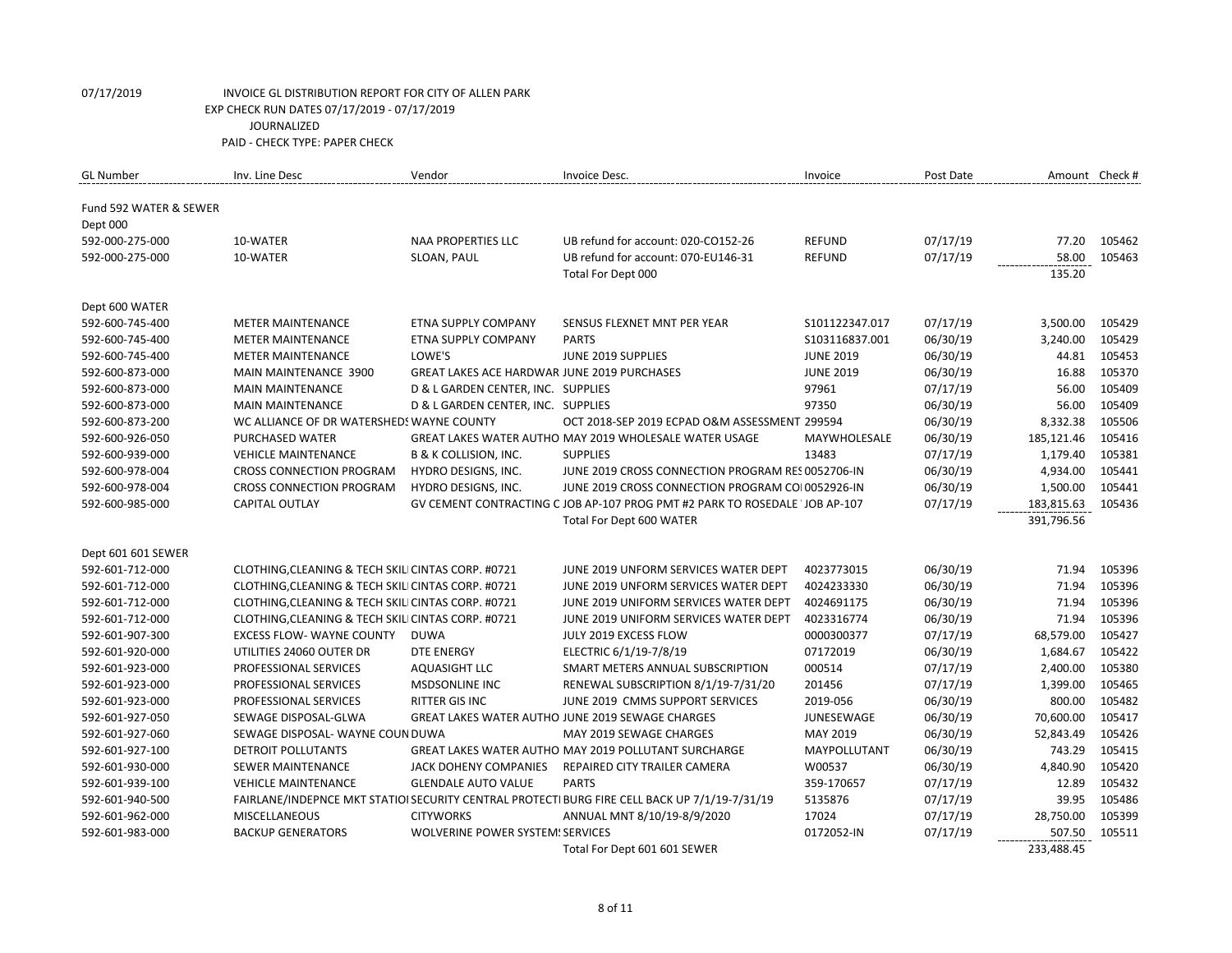| <b>GL Number</b>             | Inv. Line Desc                               | Vendor                     | Invoice Desc.                                                                         | Invoice             | Post Date |              | Amount Check # |
|------------------------------|----------------------------------------------|----------------------------|---------------------------------------------------------------------------------------|---------------------|-----------|--------------|----------------|
| Dept 603 603 BASIN           |                                              |                            |                                                                                       |                     |           |              |                |
| 592-603-757-000              | <b>OPERATING SUPPLIES</b>                    | LOWE'S                     | JUNE 2019 SUPPLIES                                                                    | <b>JUNE 2019</b>    | 06/30/19  | 4.68         | 105453         |
| 592-603-853-000              | TELEPHONE WATER FOREMAN BIL VERIZON WIRELESS |                            | PHONE SERVICES 6/2/19-7/1/19                                                          | 9833119981          | 06/30/19  | 465.10       | 105500         |
| 592-603-920-000              | UTILITIES-14500 MORAN APT#2-B(CONSTELLATION  |                            | JUNE 2019 GAS SERVICES BG-218251                                                      | 2647849             | 06/30/19  | 0.00         | 105402         |
| 592-603-920-000              | UTILITIES-14500 MORAN BG-2182! CONSTELLATION |                            | JUNE 2019 GAS SERVICES BG-218252                                                      | 2647854             | 06/30/19  | 33.83        | 105402         |
| 592-603-920-000              | UTILITIES 1840 DIX RD                        | <b>DTE ENERGY</b>          | ELECTRIC 6/1/19-7/8/19                                                                | 07172019            | 06/30/19  | 190.14       | 105422         |
| 592-603-931-000              | <b>BUILDING MAINTENANCE</b>                  | LOWE'S                     | JUNE 2019 SUPPLIES                                                                    | <b>JUNE 2019</b>    | 06/30/19  | 14.48        | 105453         |
|                              |                                              |                            | Total For Dept 603 603 BASIN                                                          |                     |           | 708.23       |                |
| Dept 604 ADMINISTRATION/DEBT |                                              |                            |                                                                                       |                     |           |              |                |
| 592-604-722-100              |                                              |                            | RETIREMENT CONTRIBUTION - W8 PNC INSTITUTIONAL INV.-BAF JULY 2019 MONTHLY PENSION PMT | <b>JULY 2019</b>    | 07/17/19  | 6,978.00     | 105476         |
| 592-604-820-000              | <b>ENGINEERING</b>                           | <b>C.E. RAINES COMPANY</b> | JOB AP-98 SURVEYING SERVICES DPW YARD BA 16211                                        |                     | 07/17/19  | 10,315.00    | 105393         |
| 592-604-820-000              | <b>ENGINEERING</b>                           | C.E. RAINES COMPANY        | JOB AP-98 SURVEYING SERVICES DPWYARD BAI 16022                                        |                     | 07/17/19  | 14,179.00    | 105393         |
| 592-604-820-000              | <b>ENGINEERING</b>                           | <b>C.E. RAINES COMPANY</b> | JOB AP-98 REPLACED BY INVOICE 16211                                                   | 16151               | 06/30/19  | 0.00         | 105393         |
| 592-604-944-000              | CONSENT JUDGEMENT EXPENSE  WAYNE COUNTY      |                            | 2019-20 JUDGEMENT LEVY                                                                | 298617              | 07/17/19  | 637,065.31   | 105505         |
|                              |                                              |                            | Total For Dept 604 ADMINISTRATION/DEBT                                                |                     |           | 668,537.31   |                |
|                              |                                              |                            | Total For Fund 592 WATER & SEWER                                                      |                     |           |              |                |
|                              |                                              |                            |                                                                                       |                     |           | 1,294,665.75 |                |
| Fund 701 TRUST AND AGENCY    |                                              |                            |                                                                                       |                     |           |              |                |
| Dept 000                     |                                              |                            |                                                                                       |                     |           |              |                |
| 701-000-242-000              | <b>CITY FESTIVITIES ESCROW</b>               |                            | ALLEN PARK BOOSTER CLUB 2019 ST FAIR CLEAN UP HELP                                    | 2019 ST FAIR        | 07/17/19  | 1,000.00     | 105375         |
| 701-000-242-000              | CITY FESTIVITIES ESCROW                      |                            | ALLEN PARK CHEER BOOSTER 2019 ST FAIR ANNUAL GOLD OUTING                              | <b>2019 ST FAIR</b> | 07/17/19  | 500.00       | 105377         |
| 701-000-242-000              | <b>CITY FESTIVITIES ESCROW</b>               | BARBOSA-RIOS, ISABEL       | REIMBURSEMENT SUPPLIES STAMPS                                                         | REIMBURSEMENT       | 07/17/19  | 22.00        | 105384         |
| 701-000-242-000              | CITY FESTIVITIES ESCROW                      |                            | BRENDEL'S SEPTIC TANK SERV SERVICES FOR 2019 ST FAIR 8/3/19-8/4/19                    | BS-0318-2019-1      | 07/17/19  | 3,275.00     | 105386         |
| 701-000-242-000              | <b>CITY FESTIVITIES ESCROW</b>               | <b>BRITHINEC, LUKE</b>     | 2019 ST FAIR CLEAN UP                                                                 | 2019 ST FAIR        | 07/17/19  | 400.00       | 105387         |
| 701-000-242-000              | <b>CITY FESTIVITIES ESCROW</b>               | <b>BRITHINEE, NIKO</b>     | 2019 ST FAIR CLEAN UP                                                                 | 2019 ST FAIR        | 07/17/19  | 400.00       | 105388         |
| 701-000-242-000              | <b>CITY FESTIVITIES ESCROW</b>               | <b>BZURA, MATT</b>         | 2019 ST FAIR CLEAN UP                                                                 | 2019 ST FAIR        | 07/17/19  | 400.00       | 105390         |
| 701-000-242-000              | <b>CITY FESTIVITIES ESCROW</b>               | CICOTTE, ROY A             | 2019 ST FAIR BAND APB                                                                 | 2019 ST FAIR        | 07/17/19  | 700.00       | 105395         |
| 701-000-242-000              | <b>CITY FESTIVITIES ESCROW</b>               |                            | CRUZIN JUPITER ENTERTAINN 2019 ST FAIR BAND CRUSIZIN JUPITER                          | 2019 ST FAIR        | 07/17/19  | 1,500.00     | 105407         |
| 701-000-242-000              | <b>CITY FESTIVITIES ESCROW</b>               | <b>ALLEN DAVID</b>         | 2019 ST FAIR BAND PHOENIX THEORY                                                      | 2019 ST FAIR        | 07/17/19  | 2,500.00     | 105411         |
| 701-000-242-000              | <b>CITY FESTIVITIES ESCROW</b>               | <b>DAVIS K JAMES</b>       | 2019 STREET FAIR BAND CATEGORY 5                                                      | 2019 ST FAIR        | 07/17/19  | 550.00       | 105412         |
| 701-000-242-000              | <b>CITY FESTIVITIES ESCROW</b>               | DIAB, TOM                  | 2019 ST FAIR BANK TOPPERMOST BEATLES TRII 2019 ST FAIR                                |                     | 07/17/19  | 800.00       | 105419         |
| 701-000-242-000              | <b>CITY FESTIVITIES ESCROW</b>               | FLOYD, ASHLEY              | 2019 ST FAIR BAND BACK ST AFFAIR                                                      | 2019 ST FAIR        | 07/17/19  | 550.00       | 105431         |
| 701-000-242-000              | <b>CITY FESTIVITIES ESCROW</b>               | KALICKI, DANIEL            | 2019 ST FAIR BAND DOWNRIVER DAN                                                       | 2019 ST FAIR        | 07/17/19  | 950.00       | 105445         |
| 701-000-242-000              | <b>CITY FESTIVITIES ESCROW</b>               | KAR, KYLE                  | 2019 ST FAIR CLEAN UP                                                                 | 2019 ST FAIR        | 07/17/19  | 400.00       | 105446         |
| 701-000-242-000              | <b>CITY FESTIVITIES ESCROW</b>               | <b>KERR, STUART</b>        | 2019 ST FAIR BAND TENTH ST TUESDAY                                                    | 2019 ST FAIR        | 07/17/19  | 375.00       | 105447         |
| 701-000-242-000              | CITY FESTIVITIES ESCROW                      | MICHEAL, ERIC              | 2019 ST FAIR BAND FULL SPEED AHEAD                                                    | 2019 ST FAIR        | 07/17/19  | 900.00       | 105455         |
| 701-000-242-000              | <b>CITY FESTIVITIES ESCROW</b>               |                            | MICHIGAN GENERATOR SERV GENERATOR RENTAL FOR 2019 ST FAIR                             | 28131               | 07/17/19  | 900.00       | 105456         |
| 701-000-242-000              | <b>CITY FESTIVITIES ESCROW</b>               |                            | MICHIGAN TOURNAMENT FLI RENTAL FOR UTILITY VEHICLE FOR 2019 ST FAIF 31911             |                     | 07/17/19  | 1,000.00     | 105458         |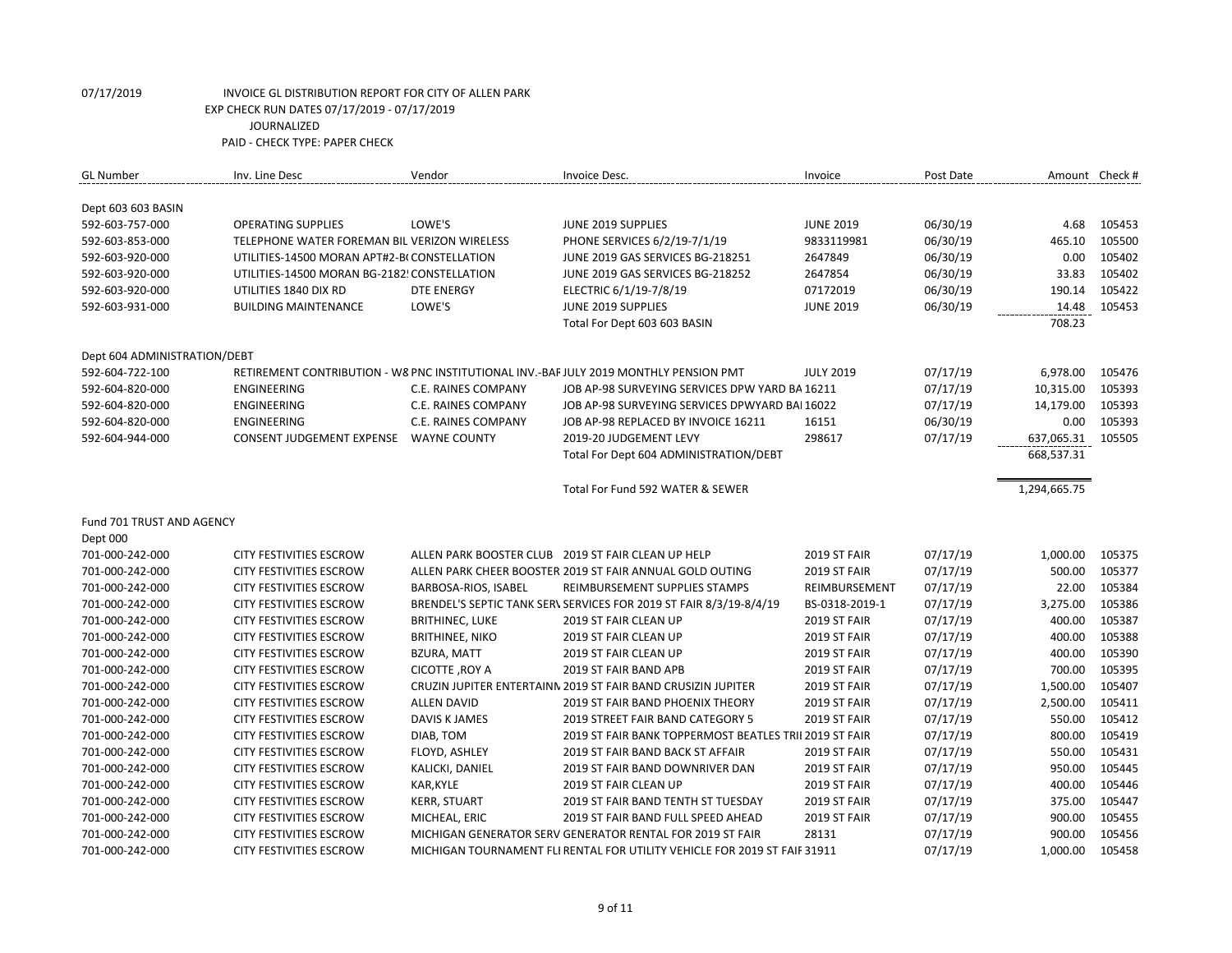| MULLINS, CONNIE<br>701-000-242-000<br><b>CITY FESTIVITIES ESCROW</b><br>2019 ST FAIR BAND STEP N LINE<br>2019 ST FAIR<br>07/17/19<br>100.00<br>105466<br>701-000-242-000<br>OLSON'S RENTAL, INC.<br>69474<br>07/17/19<br>984.00<br>105469<br><b>CITY FESTIVITIES ESCROW</b><br>2019 ST FAIR TABLES 8/2/19-8/3/19<br>701-000-242-000<br>68785<br>07/17/19<br>2,712.60<br>105469<br><b>CITY FESTIVITIES ESCROW</b><br>OLSON'S RENTAL, INC.<br>SUPPLIES FOR 2019 ST FAIR<br>07/17/19<br>700.00<br>105470<br>701-000-242-000<br><b>CITY FESTIVITIES ESCROW</b><br>OMAR, DAVID<br>2019 ST FAIR BANK THE AUDO BAND<br>2019 ST FAIR<br>150.00<br>701-000-242-000<br><b>CITY FESTIVITIES ESCROW</b><br>REITENGA, MARK<br>2019 ST FAIR BAND MARK REITENGA & BOBBY 2019 ST FAIR<br>07/17/19<br>105480<br>105483<br>701-000-242-000<br>RIVIERA, CINDY<br>REIMBURSEMENT SEED MONEY<br>07/17/19<br>3,000.00<br><b>CITY FESTIVITIES ESCROW</b><br>REIMBURSMENT<br>2,500.00<br>105484<br>701-000-242-000<br><b>CITY FESTIVITIES ESCROW</b><br>SCHMITTLING, GARRET<br>2019 ST FAIR BAND HOLLY & THE JOHNNIES<br><b>2019 ST FAIR</b><br>07/17/19<br>350.00<br>105488<br>701-000-242-000<br><b>CITY FESTIVITIES ESCROW</b><br>SHAMUS, GREG<br>2019 ST FAIR BAND RUMMLER<br>2019 ST FAIR<br>07/17/19<br>SMITH, JL<br>07/17/19<br>200.00<br>105490<br>701-000-242-000<br><b>CITY FESTIVITIES ESCROW</b><br>2019 ST FAIR BAND BRIDGE TO YESTERDAY<br><b>2019 ST FAIR</b><br>STITES, ROBERT<br>151.07<br>105492<br>701-000-242-000<br><b>CITY FESTIVITIES ESCROW</b><br>REIMBURSEMENT FOR AP FAIR SUPPLIES ST PA REIMBURSEMENT<br>07/17/19<br>701-000-242-000<br>TOMAN, ALEESA<br>REFUND ON AP BOOTH FOR FAIR<br><b>REFUND</b><br>07/17/19<br>125.00<br>105496<br><b>CITY FESTIVITIES ESCROW</b><br>900.00<br>701-000-242-000<br><b>CITY FESTIVITIES ESCROW</b><br>WALLACE, CHRISTOPHER<br>2019 ST FAIR BAND WYSTERIA<br>2019 ST FAIR<br>105504<br>07/17/19<br>701-000-242-000<br>WEST SIDE BEER DISTRIBUTIN 2019 ST FAIR LIQUOR SALES<br>51900106<br>07/17/19<br>12,417.10<br>105509<br><b>CITY FESTIVITIES ESCROW</b><br>90.00<br>105448<br>701-000-248-000<br>PARKS & REC FOUNDATION ESCROKEY AWARDS<br>SUPPLIES FOR PARKS & REC FOUNDATION<br>5051A<br>07/17/19<br>AMERICAN SPEEDY PRINTING FLOWERBED SIGNS FOR ADOPT A FLOWERBED 56934<br>701-000-249-000<br>07/17/19<br>360.00<br>105376<br><b>FLOWER BED ESCROW</b><br>97371<br>701-000-250-000<br>MEMORIAL TREE ESCROW<br>D & L GARDEN CENTER, INC. SUPPLIES<br>06/30/19<br>172.48<br>105409<br>42,034.25<br>Total For Dept 000<br>42,034.25<br>Total For Fund 701 TRUST AND AGENCY<br>Fund 703 SCHOOL AND COUNTY TAX FUND<br>Dept 000<br>703-000-275-000<br>MIGLIACCIO, ANTHONY J-PAL 2019 Sum Tax Refund 30 028 07 0062 002<br>30028070062<br>07/17/19<br>1,067.71<br>1626<br>REFUNDABLE TAXES<br>PORRECA, CHRISTOPHER-AZN 2019 Sum Tax Refund 30 018 01 0652 002<br>07/17/19<br>1,206.25<br>703-000-275-000<br><b>REFUNDABLE TAXES</b><br>30018010652002<br>1627<br>2,273.96<br>Total For Dept 000<br>2,273.96<br>Total For Fund 703 SCHOOL AND COUNTY TAX FUND<br>Fund Totals:<br>Fund 101 GENERAL FUND<br>478,569.73<br>Fund 202 MAJOR STREET FUND<br>1,141.87<br>Fund 203 LOCAL STREET FUND<br>210,189.43<br>Fund 226 RUBBISH FUND<br>140,070.50<br>17,109.02<br>Fund 249 BUILDING FUND<br>Fund 250 DDA OPERATING<br>47,818.24<br>Fund 266 DRUG FORFEITURE - STATE<br>1,411.98<br>Fund 271 LIBRARY<br>8,278.43<br>Fund 592 WATER & SEWER<br>1,294,665.75<br>42,034.25<br>Fund 701 TRUST AND AGENCY<br>2,273.96<br>Fund 703 SCHOOL AND COUNTY TAX FUND | <b>GL Number</b> | Inv. Line Desc | Vendor | Invoice Desc. | Invoice | Post Date | Amount Check # |  |
|-----------------------------------------------------------------------------------------------------------------------------------------------------------------------------------------------------------------------------------------------------------------------------------------------------------------------------------------------------------------------------------------------------------------------------------------------------------------------------------------------------------------------------------------------------------------------------------------------------------------------------------------------------------------------------------------------------------------------------------------------------------------------------------------------------------------------------------------------------------------------------------------------------------------------------------------------------------------------------------------------------------------------------------------------------------------------------------------------------------------------------------------------------------------------------------------------------------------------------------------------------------------------------------------------------------------------------------------------------------------------------------------------------------------------------------------------------------------------------------------------------------------------------------------------------------------------------------------------------------------------------------------------------------------------------------------------------------------------------------------------------------------------------------------------------------------------------------------------------------------------------------------------------------------------------------------------------------------------------------------------------------------------------------------------------------------------------------------------------------------------------------------------------------------------------------------------------------------------------------------------------------------------------------------------------------------------------------------------------------------------------------------------------------------------------------------------------------------------------------------------------------------------------------------------------------------------------------------------------------------------------------------------------------------------------------------------------------------------------------------------------------------------------------------------------------------------------------------------------------------------------------------------------------------------------------------------------------------------------------------------------------------------------------------------------------------------------------------------------------------------------------------------------------------------------------------------------------------------------------------------------------------------------------------------------------------------------------------------------------------------------------------------------------------------------------------------------------------------------------------------------------------------------------------------------------------------------------------------|------------------|----------------|--------|---------------|---------|-----------|----------------|--|
|                                                                                                                                                                                                                                                                                                                                                                                                                                                                                                                                                                                                                                                                                                                                                                                                                                                                                                                                                                                                                                                                                                                                                                                                                                                                                                                                                                                                                                                                                                                                                                                                                                                                                                                                                                                                                                                                                                                                                                                                                                                                                                                                                                                                                                                                                                                                                                                                                                                                                                                                                                                                                                                                                                                                                                                                                                                                                                                                                                                                                                                                                                                                                                                                                                                                                                                                                                                                                                                                                                                                                                                               |                  |                |        |               |         |           |                |  |
|                                                                                                                                                                                                                                                                                                                                                                                                                                                                                                                                                                                                                                                                                                                                                                                                                                                                                                                                                                                                                                                                                                                                                                                                                                                                                                                                                                                                                                                                                                                                                                                                                                                                                                                                                                                                                                                                                                                                                                                                                                                                                                                                                                                                                                                                                                                                                                                                                                                                                                                                                                                                                                                                                                                                                                                                                                                                                                                                                                                                                                                                                                                                                                                                                                                                                                                                                                                                                                                                                                                                                                                               |                  |                |        |               |         |           |                |  |
|                                                                                                                                                                                                                                                                                                                                                                                                                                                                                                                                                                                                                                                                                                                                                                                                                                                                                                                                                                                                                                                                                                                                                                                                                                                                                                                                                                                                                                                                                                                                                                                                                                                                                                                                                                                                                                                                                                                                                                                                                                                                                                                                                                                                                                                                                                                                                                                                                                                                                                                                                                                                                                                                                                                                                                                                                                                                                                                                                                                                                                                                                                                                                                                                                                                                                                                                                                                                                                                                                                                                                                                               |                  |                |        |               |         |           |                |  |
|                                                                                                                                                                                                                                                                                                                                                                                                                                                                                                                                                                                                                                                                                                                                                                                                                                                                                                                                                                                                                                                                                                                                                                                                                                                                                                                                                                                                                                                                                                                                                                                                                                                                                                                                                                                                                                                                                                                                                                                                                                                                                                                                                                                                                                                                                                                                                                                                                                                                                                                                                                                                                                                                                                                                                                                                                                                                                                                                                                                                                                                                                                                                                                                                                                                                                                                                                                                                                                                                                                                                                                                               |                  |                |        |               |         |           |                |  |
|                                                                                                                                                                                                                                                                                                                                                                                                                                                                                                                                                                                                                                                                                                                                                                                                                                                                                                                                                                                                                                                                                                                                                                                                                                                                                                                                                                                                                                                                                                                                                                                                                                                                                                                                                                                                                                                                                                                                                                                                                                                                                                                                                                                                                                                                                                                                                                                                                                                                                                                                                                                                                                                                                                                                                                                                                                                                                                                                                                                                                                                                                                                                                                                                                                                                                                                                                                                                                                                                                                                                                                                               |                  |                |        |               |         |           |                |  |
|                                                                                                                                                                                                                                                                                                                                                                                                                                                                                                                                                                                                                                                                                                                                                                                                                                                                                                                                                                                                                                                                                                                                                                                                                                                                                                                                                                                                                                                                                                                                                                                                                                                                                                                                                                                                                                                                                                                                                                                                                                                                                                                                                                                                                                                                                                                                                                                                                                                                                                                                                                                                                                                                                                                                                                                                                                                                                                                                                                                                                                                                                                                                                                                                                                                                                                                                                                                                                                                                                                                                                                                               |                  |                |        |               |         |           |                |  |
|                                                                                                                                                                                                                                                                                                                                                                                                                                                                                                                                                                                                                                                                                                                                                                                                                                                                                                                                                                                                                                                                                                                                                                                                                                                                                                                                                                                                                                                                                                                                                                                                                                                                                                                                                                                                                                                                                                                                                                                                                                                                                                                                                                                                                                                                                                                                                                                                                                                                                                                                                                                                                                                                                                                                                                                                                                                                                                                                                                                                                                                                                                                                                                                                                                                                                                                                                                                                                                                                                                                                                                                               |                  |                |        |               |         |           |                |  |
|                                                                                                                                                                                                                                                                                                                                                                                                                                                                                                                                                                                                                                                                                                                                                                                                                                                                                                                                                                                                                                                                                                                                                                                                                                                                                                                                                                                                                                                                                                                                                                                                                                                                                                                                                                                                                                                                                                                                                                                                                                                                                                                                                                                                                                                                                                                                                                                                                                                                                                                                                                                                                                                                                                                                                                                                                                                                                                                                                                                                                                                                                                                                                                                                                                                                                                                                                                                                                                                                                                                                                                                               |                  |                |        |               |         |           |                |  |
|                                                                                                                                                                                                                                                                                                                                                                                                                                                                                                                                                                                                                                                                                                                                                                                                                                                                                                                                                                                                                                                                                                                                                                                                                                                                                                                                                                                                                                                                                                                                                                                                                                                                                                                                                                                                                                                                                                                                                                                                                                                                                                                                                                                                                                                                                                                                                                                                                                                                                                                                                                                                                                                                                                                                                                                                                                                                                                                                                                                                                                                                                                                                                                                                                                                                                                                                                                                                                                                                                                                                                                                               |                  |                |        |               |         |           |                |  |
|                                                                                                                                                                                                                                                                                                                                                                                                                                                                                                                                                                                                                                                                                                                                                                                                                                                                                                                                                                                                                                                                                                                                                                                                                                                                                                                                                                                                                                                                                                                                                                                                                                                                                                                                                                                                                                                                                                                                                                                                                                                                                                                                                                                                                                                                                                                                                                                                                                                                                                                                                                                                                                                                                                                                                                                                                                                                                                                                                                                                                                                                                                                                                                                                                                                                                                                                                                                                                                                                                                                                                                                               |                  |                |        |               |         |           |                |  |
|                                                                                                                                                                                                                                                                                                                                                                                                                                                                                                                                                                                                                                                                                                                                                                                                                                                                                                                                                                                                                                                                                                                                                                                                                                                                                                                                                                                                                                                                                                                                                                                                                                                                                                                                                                                                                                                                                                                                                                                                                                                                                                                                                                                                                                                                                                                                                                                                                                                                                                                                                                                                                                                                                                                                                                                                                                                                                                                                                                                                                                                                                                                                                                                                                                                                                                                                                                                                                                                                                                                                                                                               |                  |                |        |               |         |           |                |  |
|                                                                                                                                                                                                                                                                                                                                                                                                                                                                                                                                                                                                                                                                                                                                                                                                                                                                                                                                                                                                                                                                                                                                                                                                                                                                                                                                                                                                                                                                                                                                                                                                                                                                                                                                                                                                                                                                                                                                                                                                                                                                                                                                                                                                                                                                                                                                                                                                                                                                                                                                                                                                                                                                                                                                                                                                                                                                                                                                                                                                                                                                                                                                                                                                                                                                                                                                                                                                                                                                                                                                                                                               |                  |                |        |               |         |           |                |  |
|                                                                                                                                                                                                                                                                                                                                                                                                                                                                                                                                                                                                                                                                                                                                                                                                                                                                                                                                                                                                                                                                                                                                                                                                                                                                                                                                                                                                                                                                                                                                                                                                                                                                                                                                                                                                                                                                                                                                                                                                                                                                                                                                                                                                                                                                                                                                                                                                                                                                                                                                                                                                                                                                                                                                                                                                                                                                                                                                                                                                                                                                                                                                                                                                                                                                                                                                                                                                                                                                                                                                                                                               |                  |                |        |               |         |           |                |  |
|                                                                                                                                                                                                                                                                                                                                                                                                                                                                                                                                                                                                                                                                                                                                                                                                                                                                                                                                                                                                                                                                                                                                                                                                                                                                                                                                                                                                                                                                                                                                                                                                                                                                                                                                                                                                                                                                                                                                                                                                                                                                                                                                                                                                                                                                                                                                                                                                                                                                                                                                                                                                                                                                                                                                                                                                                                                                                                                                                                                                                                                                                                                                                                                                                                                                                                                                                                                                                                                                                                                                                                                               |                  |                |        |               |         |           |                |  |
|                                                                                                                                                                                                                                                                                                                                                                                                                                                                                                                                                                                                                                                                                                                                                                                                                                                                                                                                                                                                                                                                                                                                                                                                                                                                                                                                                                                                                                                                                                                                                                                                                                                                                                                                                                                                                                                                                                                                                                                                                                                                                                                                                                                                                                                                                                                                                                                                                                                                                                                                                                                                                                                                                                                                                                                                                                                                                                                                                                                                                                                                                                                                                                                                                                                                                                                                                                                                                                                                                                                                                                                               |                  |                |        |               |         |           |                |  |
|                                                                                                                                                                                                                                                                                                                                                                                                                                                                                                                                                                                                                                                                                                                                                                                                                                                                                                                                                                                                                                                                                                                                                                                                                                                                                                                                                                                                                                                                                                                                                                                                                                                                                                                                                                                                                                                                                                                                                                                                                                                                                                                                                                                                                                                                                                                                                                                                                                                                                                                                                                                                                                                                                                                                                                                                                                                                                                                                                                                                                                                                                                                                                                                                                                                                                                                                                                                                                                                                                                                                                                                               |                  |                |        |               |         |           |                |  |
|                                                                                                                                                                                                                                                                                                                                                                                                                                                                                                                                                                                                                                                                                                                                                                                                                                                                                                                                                                                                                                                                                                                                                                                                                                                                                                                                                                                                                                                                                                                                                                                                                                                                                                                                                                                                                                                                                                                                                                                                                                                                                                                                                                                                                                                                                                                                                                                                                                                                                                                                                                                                                                                                                                                                                                                                                                                                                                                                                                                                                                                                                                                                                                                                                                                                                                                                                                                                                                                                                                                                                                                               |                  |                |        |               |         |           |                |  |
|                                                                                                                                                                                                                                                                                                                                                                                                                                                                                                                                                                                                                                                                                                                                                                                                                                                                                                                                                                                                                                                                                                                                                                                                                                                                                                                                                                                                                                                                                                                                                                                                                                                                                                                                                                                                                                                                                                                                                                                                                                                                                                                                                                                                                                                                                                                                                                                                                                                                                                                                                                                                                                                                                                                                                                                                                                                                                                                                                                                                                                                                                                                                                                                                                                                                                                                                                                                                                                                                                                                                                                                               |                  |                |        |               |         |           |                |  |
|                                                                                                                                                                                                                                                                                                                                                                                                                                                                                                                                                                                                                                                                                                                                                                                                                                                                                                                                                                                                                                                                                                                                                                                                                                                                                                                                                                                                                                                                                                                                                                                                                                                                                                                                                                                                                                                                                                                                                                                                                                                                                                                                                                                                                                                                                                                                                                                                                                                                                                                                                                                                                                                                                                                                                                                                                                                                                                                                                                                                                                                                                                                                                                                                                                                                                                                                                                                                                                                                                                                                                                                               |                  |                |        |               |         |           |                |  |
|                                                                                                                                                                                                                                                                                                                                                                                                                                                                                                                                                                                                                                                                                                                                                                                                                                                                                                                                                                                                                                                                                                                                                                                                                                                                                                                                                                                                                                                                                                                                                                                                                                                                                                                                                                                                                                                                                                                                                                                                                                                                                                                                                                                                                                                                                                                                                                                                                                                                                                                                                                                                                                                                                                                                                                                                                                                                                                                                                                                                                                                                                                                                                                                                                                                                                                                                                                                                                                                                                                                                                                                               |                  |                |        |               |         |           |                |  |
|                                                                                                                                                                                                                                                                                                                                                                                                                                                                                                                                                                                                                                                                                                                                                                                                                                                                                                                                                                                                                                                                                                                                                                                                                                                                                                                                                                                                                                                                                                                                                                                                                                                                                                                                                                                                                                                                                                                                                                                                                                                                                                                                                                                                                                                                                                                                                                                                                                                                                                                                                                                                                                                                                                                                                                                                                                                                                                                                                                                                                                                                                                                                                                                                                                                                                                                                                                                                                                                                                                                                                                                               |                  |                |        |               |         |           |                |  |
|                                                                                                                                                                                                                                                                                                                                                                                                                                                                                                                                                                                                                                                                                                                                                                                                                                                                                                                                                                                                                                                                                                                                                                                                                                                                                                                                                                                                                                                                                                                                                                                                                                                                                                                                                                                                                                                                                                                                                                                                                                                                                                                                                                                                                                                                                                                                                                                                                                                                                                                                                                                                                                                                                                                                                                                                                                                                                                                                                                                                                                                                                                                                                                                                                                                                                                                                                                                                                                                                                                                                                                                               |                  |                |        |               |         |           |                |  |
|                                                                                                                                                                                                                                                                                                                                                                                                                                                                                                                                                                                                                                                                                                                                                                                                                                                                                                                                                                                                                                                                                                                                                                                                                                                                                                                                                                                                                                                                                                                                                                                                                                                                                                                                                                                                                                                                                                                                                                                                                                                                                                                                                                                                                                                                                                                                                                                                                                                                                                                                                                                                                                                                                                                                                                                                                                                                                                                                                                                                                                                                                                                                                                                                                                                                                                                                                                                                                                                                                                                                                                                               |                  |                |        |               |         |           |                |  |
|                                                                                                                                                                                                                                                                                                                                                                                                                                                                                                                                                                                                                                                                                                                                                                                                                                                                                                                                                                                                                                                                                                                                                                                                                                                                                                                                                                                                                                                                                                                                                                                                                                                                                                                                                                                                                                                                                                                                                                                                                                                                                                                                                                                                                                                                                                                                                                                                                                                                                                                                                                                                                                                                                                                                                                                                                                                                                                                                                                                                                                                                                                                                                                                                                                                                                                                                                                                                                                                                                                                                                                                               |                  |                |        |               |         |           |                |  |
|                                                                                                                                                                                                                                                                                                                                                                                                                                                                                                                                                                                                                                                                                                                                                                                                                                                                                                                                                                                                                                                                                                                                                                                                                                                                                                                                                                                                                                                                                                                                                                                                                                                                                                                                                                                                                                                                                                                                                                                                                                                                                                                                                                                                                                                                                                                                                                                                                                                                                                                                                                                                                                                                                                                                                                                                                                                                                                                                                                                                                                                                                                                                                                                                                                                                                                                                                                                                                                                                                                                                                                                               |                  |                |        |               |         |           |                |  |
|                                                                                                                                                                                                                                                                                                                                                                                                                                                                                                                                                                                                                                                                                                                                                                                                                                                                                                                                                                                                                                                                                                                                                                                                                                                                                                                                                                                                                                                                                                                                                                                                                                                                                                                                                                                                                                                                                                                                                                                                                                                                                                                                                                                                                                                                                                                                                                                                                                                                                                                                                                                                                                                                                                                                                                                                                                                                                                                                                                                                                                                                                                                                                                                                                                                                                                                                                                                                                                                                                                                                                                                               |                  |                |        |               |         |           |                |  |
|                                                                                                                                                                                                                                                                                                                                                                                                                                                                                                                                                                                                                                                                                                                                                                                                                                                                                                                                                                                                                                                                                                                                                                                                                                                                                                                                                                                                                                                                                                                                                                                                                                                                                                                                                                                                                                                                                                                                                                                                                                                                                                                                                                                                                                                                                                                                                                                                                                                                                                                                                                                                                                                                                                                                                                                                                                                                                                                                                                                                                                                                                                                                                                                                                                                                                                                                                                                                                                                                                                                                                                                               |                  |                |        |               |         |           |                |  |
|                                                                                                                                                                                                                                                                                                                                                                                                                                                                                                                                                                                                                                                                                                                                                                                                                                                                                                                                                                                                                                                                                                                                                                                                                                                                                                                                                                                                                                                                                                                                                                                                                                                                                                                                                                                                                                                                                                                                                                                                                                                                                                                                                                                                                                                                                                                                                                                                                                                                                                                                                                                                                                                                                                                                                                                                                                                                                                                                                                                                                                                                                                                                                                                                                                                                                                                                                                                                                                                                                                                                                                                               |                  |                |        |               |         |           |                |  |
|                                                                                                                                                                                                                                                                                                                                                                                                                                                                                                                                                                                                                                                                                                                                                                                                                                                                                                                                                                                                                                                                                                                                                                                                                                                                                                                                                                                                                                                                                                                                                                                                                                                                                                                                                                                                                                                                                                                                                                                                                                                                                                                                                                                                                                                                                                                                                                                                                                                                                                                                                                                                                                                                                                                                                                                                                                                                                                                                                                                                                                                                                                                                                                                                                                                                                                                                                                                                                                                                                                                                                                                               |                  |                |        |               |         |           |                |  |
|                                                                                                                                                                                                                                                                                                                                                                                                                                                                                                                                                                                                                                                                                                                                                                                                                                                                                                                                                                                                                                                                                                                                                                                                                                                                                                                                                                                                                                                                                                                                                                                                                                                                                                                                                                                                                                                                                                                                                                                                                                                                                                                                                                                                                                                                                                                                                                                                                                                                                                                                                                                                                                                                                                                                                                                                                                                                                                                                                                                                                                                                                                                                                                                                                                                                                                                                                                                                                                                                                                                                                                                               |                  |                |        |               |         |           |                |  |
|                                                                                                                                                                                                                                                                                                                                                                                                                                                                                                                                                                                                                                                                                                                                                                                                                                                                                                                                                                                                                                                                                                                                                                                                                                                                                                                                                                                                                                                                                                                                                                                                                                                                                                                                                                                                                                                                                                                                                                                                                                                                                                                                                                                                                                                                                                                                                                                                                                                                                                                                                                                                                                                                                                                                                                                                                                                                                                                                                                                                                                                                                                                                                                                                                                                                                                                                                                                                                                                                                                                                                                                               |                  |                |        |               |         |           |                |  |
|                                                                                                                                                                                                                                                                                                                                                                                                                                                                                                                                                                                                                                                                                                                                                                                                                                                                                                                                                                                                                                                                                                                                                                                                                                                                                                                                                                                                                                                                                                                                                                                                                                                                                                                                                                                                                                                                                                                                                                                                                                                                                                                                                                                                                                                                                                                                                                                                                                                                                                                                                                                                                                                                                                                                                                                                                                                                                                                                                                                                                                                                                                                                                                                                                                                                                                                                                                                                                                                                                                                                                                                               |                  |                |        |               |         |           |                |  |
|                                                                                                                                                                                                                                                                                                                                                                                                                                                                                                                                                                                                                                                                                                                                                                                                                                                                                                                                                                                                                                                                                                                                                                                                                                                                                                                                                                                                                                                                                                                                                                                                                                                                                                                                                                                                                                                                                                                                                                                                                                                                                                                                                                                                                                                                                                                                                                                                                                                                                                                                                                                                                                                                                                                                                                                                                                                                                                                                                                                                                                                                                                                                                                                                                                                                                                                                                                                                                                                                                                                                                                                               |                  |                |        |               |         |           |                |  |
|                                                                                                                                                                                                                                                                                                                                                                                                                                                                                                                                                                                                                                                                                                                                                                                                                                                                                                                                                                                                                                                                                                                                                                                                                                                                                                                                                                                                                                                                                                                                                                                                                                                                                                                                                                                                                                                                                                                                                                                                                                                                                                                                                                                                                                                                                                                                                                                                                                                                                                                                                                                                                                                                                                                                                                                                                                                                                                                                                                                                                                                                                                                                                                                                                                                                                                                                                                                                                                                                                                                                                                                               |                  |                |        |               |         |           |                |  |
|                                                                                                                                                                                                                                                                                                                                                                                                                                                                                                                                                                                                                                                                                                                                                                                                                                                                                                                                                                                                                                                                                                                                                                                                                                                                                                                                                                                                                                                                                                                                                                                                                                                                                                                                                                                                                                                                                                                                                                                                                                                                                                                                                                                                                                                                                                                                                                                                                                                                                                                                                                                                                                                                                                                                                                                                                                                                                                                                                                                                                                                                                                                                                                                                                                                                                                                                                                                                                                                                                                                                                                                               |                  |                |        |               |         |           |                |  |
|                                                                                                                                                                                                                                                                                                                                                                                                                                                                                                                                                                                                                                                                                                                                                                                                                                                                                                                                                                                                                                                                                                                                                                                                                                                                                                                                                                                                                                                                                                                                                                                                                                                                                                                                                                                                                                                                                                                                                                                                                                                                                                                                                                                                                                                                                                                                                                                                                                                                                                                                                                                                                                                                                                                                                                                                                                                                                                                                                                                                                                                                                                                                                                                                                                                                                                                                                                                                                                                                                                                                                                                               |                  |                |        |               |         |           |                |  |